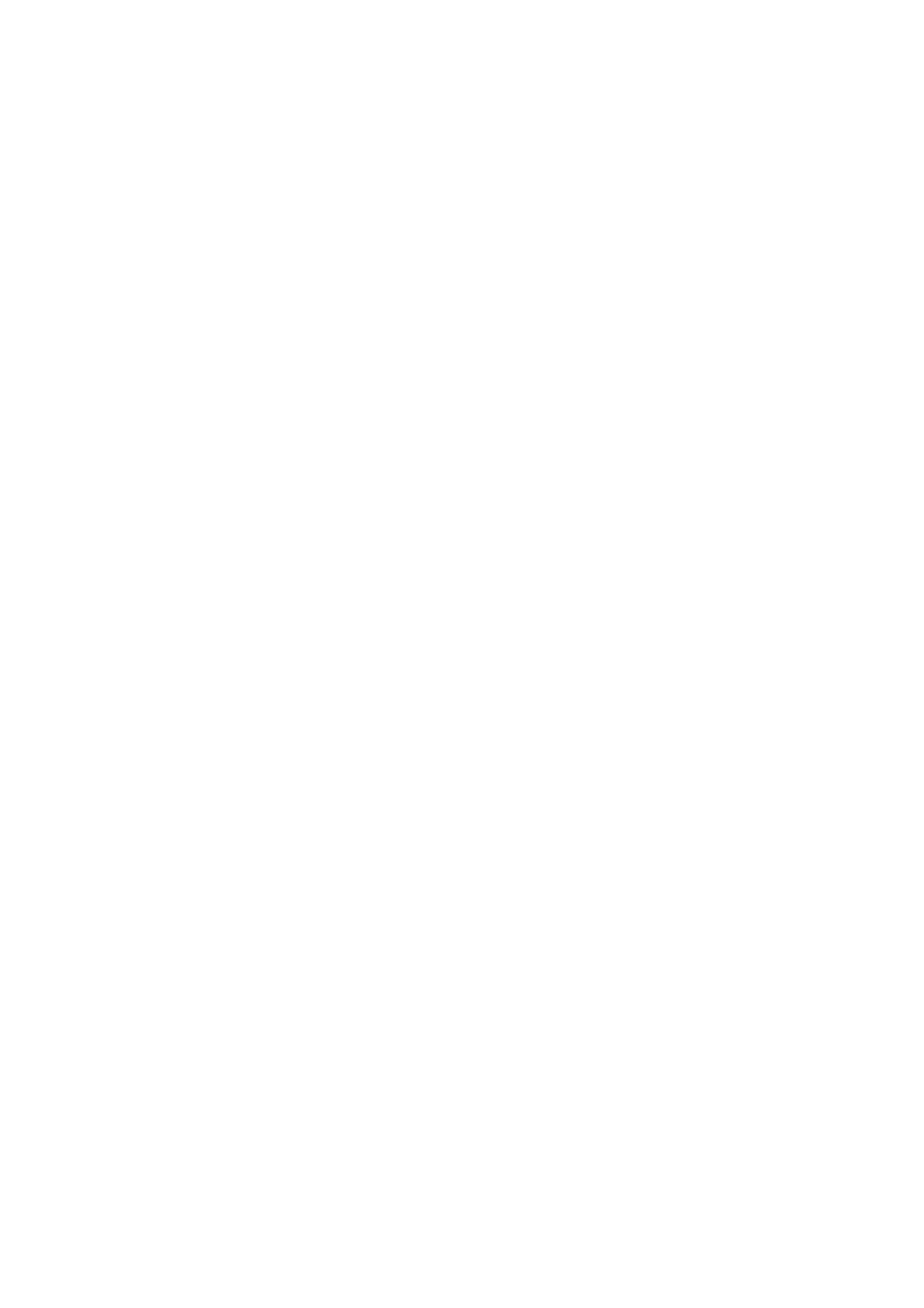## **Contents**

| $\mathbf{1}$ . |                                                     |    |
|----------------|-----------------------------------------------------|----|
| 2.             |                                                     |    |
|                | 2.1. General assessment                             | 2  |
|                | 2.2. Productivity growth decomposition              | 5  |
|                | 2.3. Within market services                         | 6  |
|                | 2.4. Inside the Distribution sector                 | 8  |
| 3 <sub>1</sub> |                                                     |    |
|                | 3.1. Difference in ICT accumulation or use?         | 9  |
|                | 3.2. Difference in labour qualifications or skills? | 11 |
|                | 3.3. Difference in R&D and innovation?              | 13 |
|                | 3.4. Differences in competition pressures?          | 16 |
| 4.             |                                                     |    |
| 5.             |                                                     |    |
| 6.             |                                                     |    |
|                | 6.1. Description of the sectors                     | 22 |
|                | 6.2. Construction of the indicators of regulation   | 23 |
|                |                                                     |    |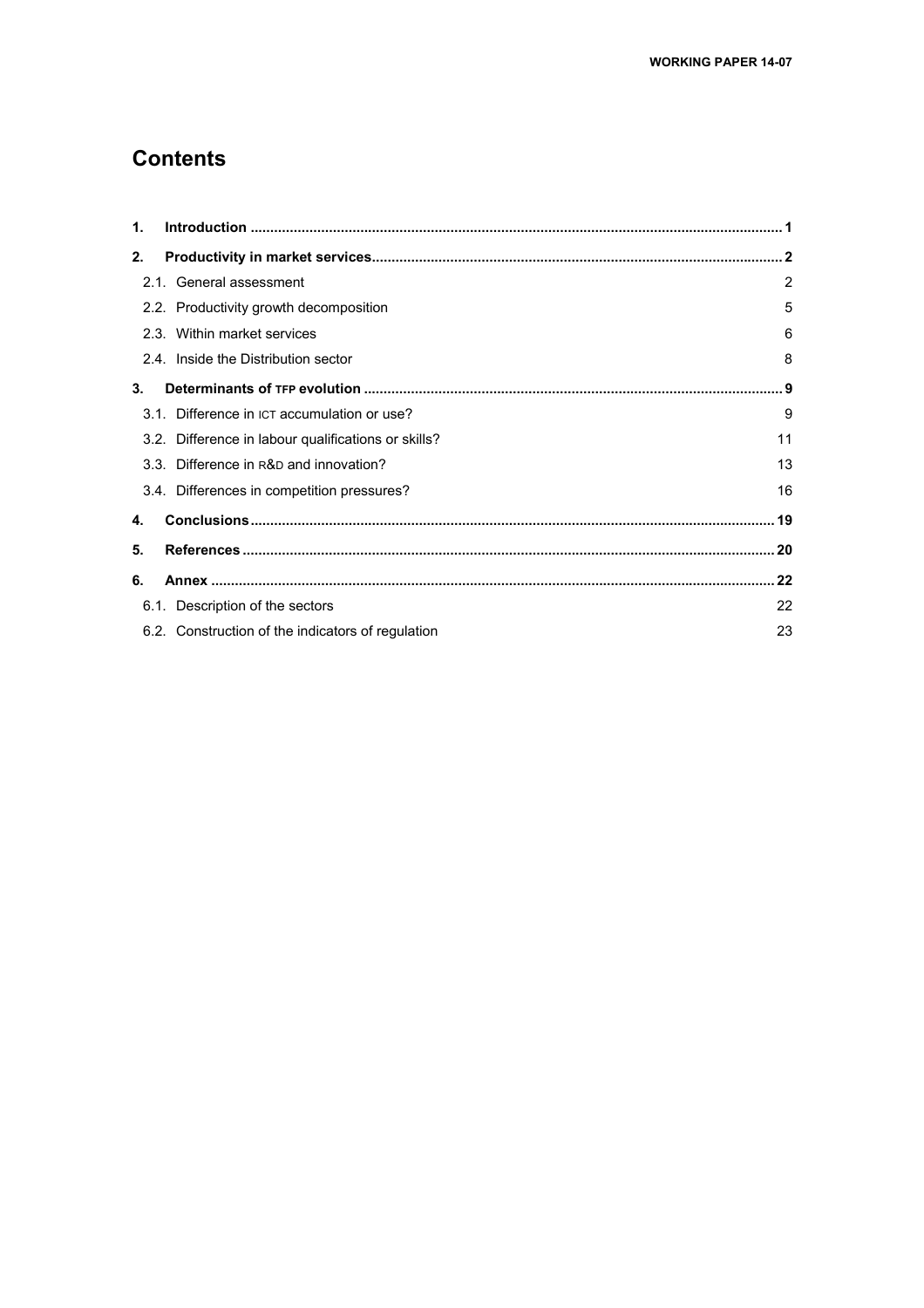# **List of tables**

| Table 1 - | Relative importance of market services in total number of persons engaged (%)                | 2  |
|-----------|----------------------------------------------------------------------------------------------|----|
| Table 2 - | Relative importance of market services in total real value added (%)                         | 2  |
| Table 3 - | Labour productivity growth in market services (average annual growth rate, %)                | 3  |
| Table 4 - | Labour productivity decomposition for market services <i>(average annual growth rate, %)</i> | 5  |
| Table 5 - | TFP growth in Distribution - 1995-2004 (average annual growth rate, %)                       | 8  |
| Table 6 - | Percentage of enterprises with innovation activities in 2004 (CIS4)                          | 15 |
| Table 7 - | Percentage of businesses with organisational innovation in 2004 (CIS4)                       | 16 |
|           |                                                                                              |    |

# **List of figures**

| Graph 1 - | Labour productivity level in market services - 1970 Belgian level = 100                                                  | 4  |
|-----------|--------------------------------------------------------------------------------------------------------------------------|----|
| Graph 2 - | Growth rate of labour productivity (HP filtered) – Distribution sector                                                   | 6  |
| Graph 3 - | Labour productivity level in the Distribution services                                                                   | 7  |
| Graph 4 - | TFP growth in the Distribution sector (HP filtered)                                                                      | 8  |
| Graph 5 - | Nominal ICT investment (in % of nominal value added) – Distribution sector (G and I)                                     | 10 |
| Graph 6 - | Hours worked by high-skilled persons engaged (share in total hours worked) -<br>Distribution sector                      | 11 |
| Graph 7 - | Hours worked by medium-skilled persons engaged (share in total hours) -<br>Distribution sector                           | 12 |
| Graph 8 - | R&D intensity of the Distribution sector ( $R&D$ expenditure in % of value added)                                        | 15 |
| Graph 9 - | Indicator of product market regulation (scale of the indicator is 0-6:<br>from least to most restrictive of competition) | 18 |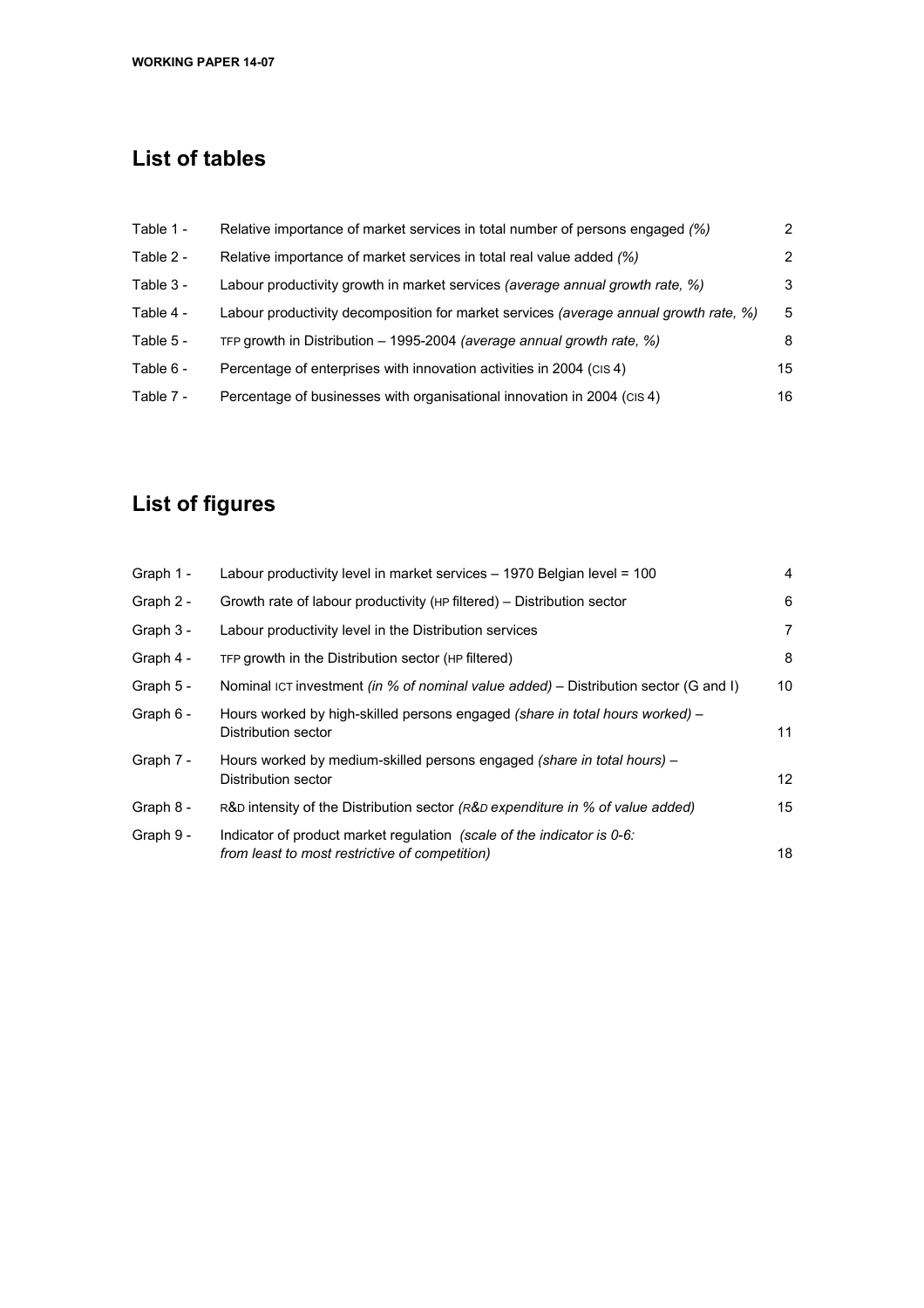**WORKING PAPER 14-07** 

### **1. Introduction**

The launch of the Lisbon strategy in 2000 was strongly motivated by the observation of a declining trend in European labour productivity growth over the preceding decade. As US productivity growth accelerated after 1995, this divergent evolution indicates that, after a process of catching up to the US productivity level that started after the World War II, the European productivity levels ceased to converge to the US level after 1995. The widening gap in productivity performance was first attributed to a differential in the productivity growth of ICT producer industries and later to divergences in productivity growth of ICT user industries and particularly in ICT user market services<sup>1</sup>.

However, this average European evolution does not necessarily apply to all European countries considered individually. The second half of the nineties was also a period of increasing divergences in productivity growth patterns inside the European Union. The productivity performances of the Scandinavian countries are, for example, in line with those of America but are far from the Spanish or Italian evolutions.

The main objective of this paper is to compare the evolution of labour productivity growth in three small open European countries: Austria, Belgium and the Netherlands. The analysis focuses on market services as they are the most important single factor in the divergences in labour productivity growth with the US. The study uses the March 2007 release of the EUKLEMS database, which is the first data set to present homogeneous variables on growth and productivity for European countries and the US. This EUKLEMS database offers the main advantage of providing a better measure of capital input by calculating capital services rather than capital stocks.

The paper is structured in two parts: the first is devoted to a detailed analysis of the evolution of labour productivity in market services in the three countries and the second is dedicated to a preliminary study of the potential determinants of the TFP growth, which appears in the first part of the paper, playing an important role in the divergences in labour productivity.

<sup>1</sup> For a recent detailed analysis see van Ark, O'Mahony and Ypma (2007).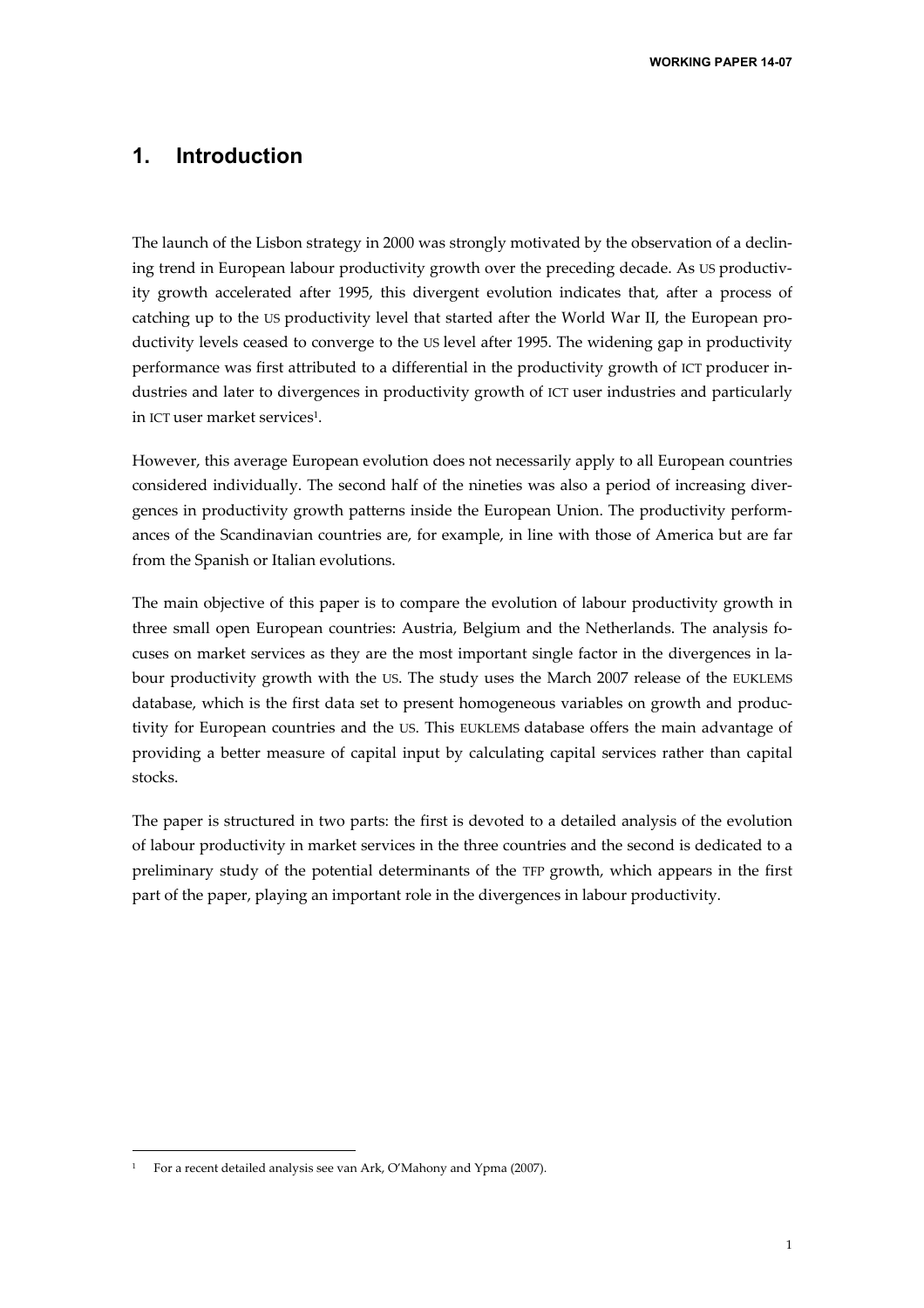## **2. Productivity in market services**

#### **2.1. General assessment**

During recent decades, market services have increased their economic importance in most industrialised countries. They have played a growing role in terms of value added and job creation. The EUKLEMS database provides valuable data for measuring this evolution for a subsector, market services excluding Post and telecommunication, called 'market services' hereafter, which includes the sectors with NACE code G, H, I (without Post and telecommunication (60 to 63)), J, K (without Real estate activities (71 to 74)), O and P. Post and telecommunication are removed from market services because these industries are aggregated with others to constitute the sub-sector 'ICT producer sector'. The development of this sub-sector is mainly influenced by its own factors, such as technological progress, which are not necessary present for other market services. Real estate activities are considered as non-market services given the difficulties in correctly measuring the output of this industry.

The increase in the relative importance of market services in total number of persons engaged in the three small European countries and in the US is illustrated by Table 1. Although this increasing trend is common to all studied countries, it is more perceptible in the US and in the Netherlands. A comparable picture emerges from Table 2 where the relative importance of market services is measured in terms of value added at constant prices for the whole economy. The Netherlands has again recorded an evolution closer to that of the US.

|                      | 1970 | 2004 |
|----------------------|------|------|
| Austria              | 24.9 | 42.4 |
| Belgium              | 34.1 | 45.7 |
| The Netherlands      | 39.3 | 51.6 |
| <b>United States</b> | 40.2 | 51.9 |

| Table 1 - | Relative importance of market services in total number of persons engaged $\%$ |  |  |  |  |  |
|-----------|--------------------------------------------------------------------------------|--|--|--|--|--|
|-----------|--------------------------------------------------------------------------------|--|--|--|--|--|

Source: Own calculations with EUKLEMS database.

#### **Table 2 - Relative importance of market services in total real value added** *(%)*

|                      | 1970 | 2004 |
|----------------------|------|------|
| Austria              | 32.8 | 39.2 |
| Belgium              | 41.4 | 39.6 |
| The Netherlands      | 39.5 | 43.0 |
| <b>United States</b> | 28.3 | 41.7 |

Source: own calculations with **EUKLEMS** database.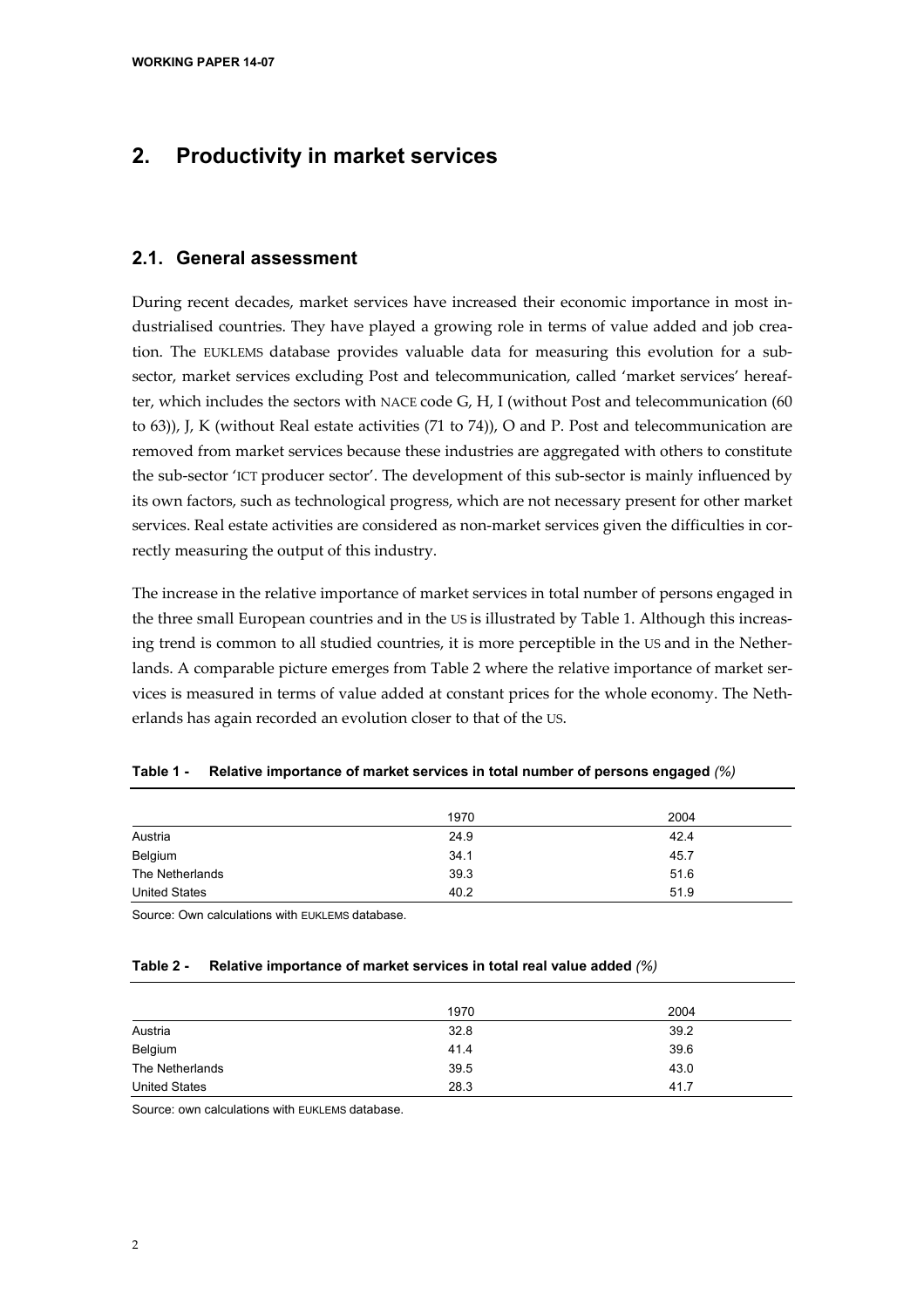However, market services have traditionally had less impressive performance in terms of productivity growth. As illustrated by Table 3, this characteristic better describes European services than American ones. During the most recent period, 1995-2004, labour productivity growth in market services decreased in the EU15 overall, Austria and Belgium but increased rapidly in the US and, at a slower pace, in the Netherlands.

|           | US   | EU15 | Austria | <b>Belgium</b> | The Netherlands |
|-----------|------|------|---------|----------------|-----------------|
| 1975-1985 | n.a. | 1.71 | 2.04    | 1.65           | 1.49            |
| 1985-1995 | 1.42 | 1.67 | 2.08    | 1.08           | 0.28            |
| 1995-2004 | 3.21 | 0.87 | 0.49    | 0.97           | 1.93            |

**Table 3 - Labour productivity growth in market services** *(average annual growth rate, %)*

Source: Own calculations with EUKLEMS database.

-

The different productivity growth rates between countries could be linked to differences in levels of productivity. Productivity level comparisons have to be considered with caution as they are subject to more measurement uncertainty than comparisons of growth rates. Moreover, differences in aggregated productivity levels may reflect differences in industry mix. They also have to be interpreted in a broader context by taking into account differences in the intensity of labour utilisation (working hours per head of population)<sup>2</sup>.

Traditionally, Belgium is known for its high level of observed productivity. It could be therefore easier for the Netherlands and Austria to record higher productivity growth rates than for Belgium ( $\beta$  convergence in the catching-up theory<sup>3</sup>). However, as illustrated by Graph 1 on the levels of productivity in market services, this explanation applies only partly to the current situation. The differences in the level of productivity between the three countries have been marked since the beginning of the period. But the catching-up effect, measured by the decrease in differences in levels, has only occurred in the Netherlands since 1996. Moreover, this effect is only visible in the Dutch case and not in that of Austrian. Therefore, it could be inferred that specific evolutions in the Dutch economy at least partly explain the better productivity growth performance.

<sup>2</sup> Cette (2005) shows that by estimating returns to hours worked and the employment rate it is possible to calculate structural hourly productivity, i.e. the productivity level assuming the hours worked and the employment rate are constant. By comparing this structural hourly productivity levels for the main industrialised countries, i.e. productivity levels based on the assumption that hours worked and the employment rate are the same as in the US, he shows that only Norway maintains a productivity level above that of the US. Unfortunately, this exercise did not include Belgium and Austria. Dolman, Parham and Zheng (2007) calculated structural productivity levels after adjustments for difference in labour utilisation, assuming the long-run productivity elasticities to employment rates and hours worked per employed person reported in Berlorgey, Lecat and Maury (2006), for most of OECD countries for the year 2002. Austria, the Netherlands and Belgium exhibited a quasi-identical level of structural productivity that was slightly below that of the US and with a Belgian productivity level slightly below those of the two neighboring countries.

Two useful measures of convergence are commonly referred to as sigma convergence ( $\sigma$ ) and beta convergence ( β ). Sigma convergence refers to a decline in the dispersion of countries' productivity levels. Beta convergence refers to productivity growing faster in countries with initially lower productivity levels. The speed of convergence measures the rate at which these initial productivity gaps are closed.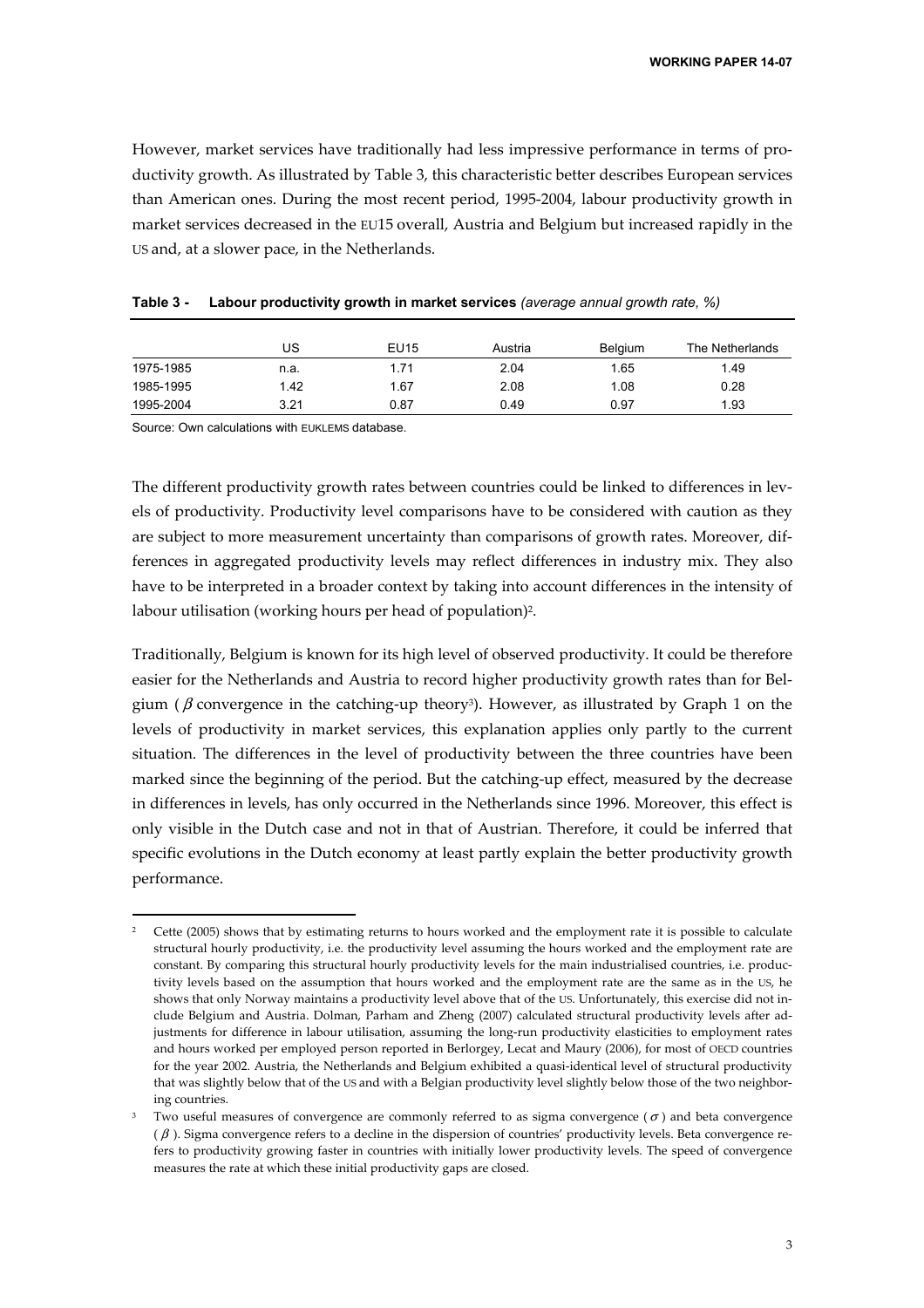

**Graph 1 - Labour productivity level in market services – 1970 Belgian level = 100** 

Source: Own calculations with EUKLEMS database.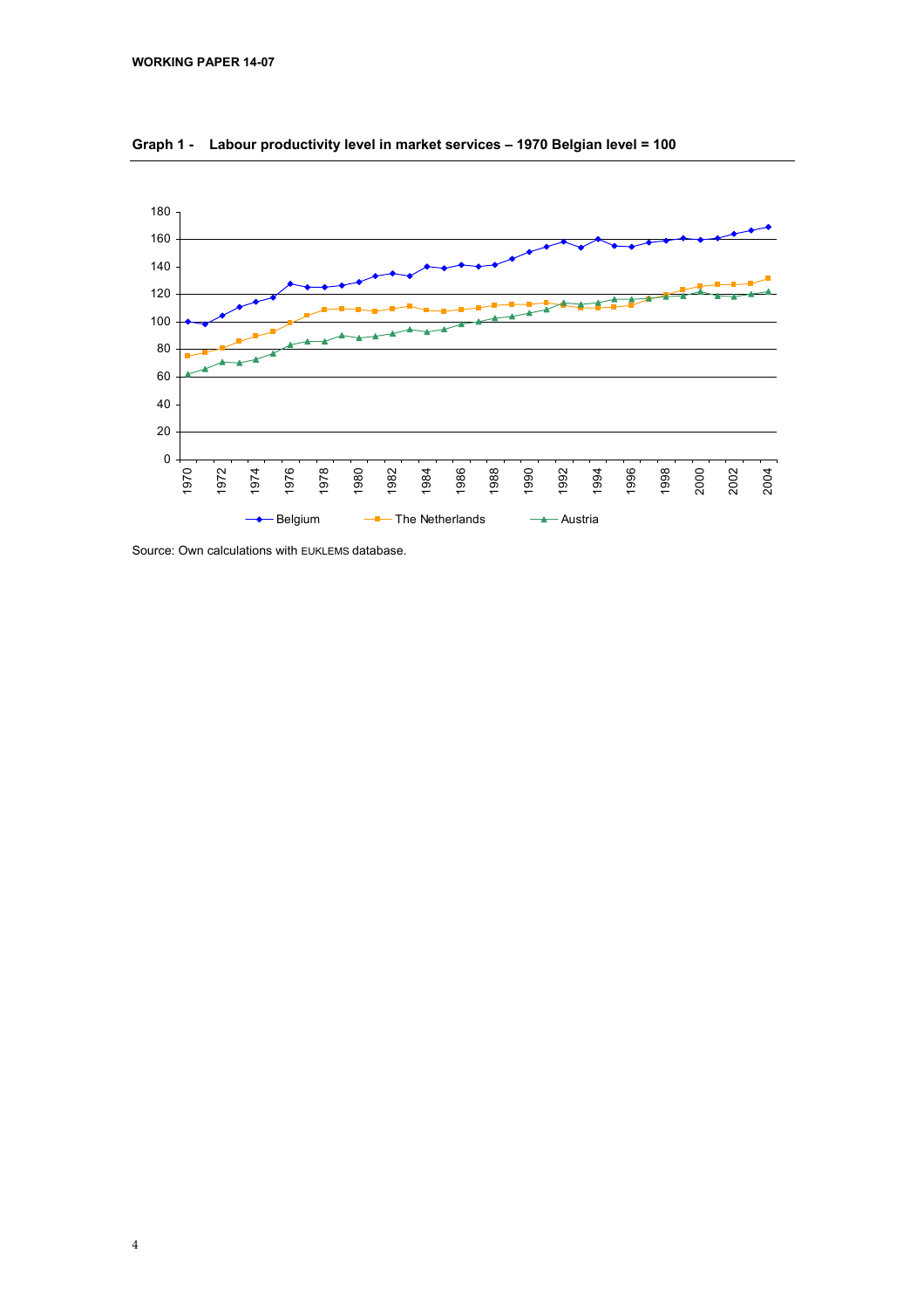#### **2.2. Productivity growth decomposition**

To better understand these performances, it is useful to observe each component of labour productivity growth estimated from the growth accounting decomposition framework. Four determinants of productivity can be identified in this framework: labour composition, ICT capital deepening, non ICT capital deepening and TFP. This decomposition, estimated over the periods 1985-1994 and 1995-2004, is given in Table 4. It allows the common evolutions and divergences between the three small European countries and the US to be underlined.

The labour composition effect decreased in all of them, leading to the conclusion that the improvement in labour quality was lower during the second period, in contrast to that observed for the US. The ICT capital deepening contribution increased and became larger than NICT capital deepening, underlying the fact that ICT capital accumulation also occurred rapidly in the services sector. However, in comparison to the evolution of American ICT and NICT capital deepening, the spread of new technologies was much faster in the US than in the three European countries. In Austria and Belgium, TFP contribution decreased sharply (Austria) or was constantly negative (Belgium). The US and the Netherlands, on the other hand, recorded a large increase in the TFP contribution during the most recent period. During this period, TFP growth accounted for 54% of Dutch labour productivity growth, which is an even larger percentage than the 45% observed for the US.

| Country         | Period    | Total | Labour<br>composition | <b>NICT Capital</b><br>deepening | <b>ICT Capital</b><br>deepening | TFP     |
|-----------------|-----------|-------|-----------------------|----------------------------------|---------------------------------|---------|
| Austria         | 1985-1995 | 2.08  | 0.37                  | 0.42                             | 0.41                            | 0.88    |
|                 | 1995-2004 | 0.49  | 0.17                  | $-0.02$                          | 0.75                            | $-0.42$ |
| Belgium         | 1985-1995 | 1.08  | 0.41                  | 0.40                             | 0.70                            | $-0.43$ |
|                 | 1995-2004 | 0.97  | 0.22                  | 0.21                             | 0.80                            | $-0.27$ |
| The Netherlands | 1985-1995 | 0.28  | 0.20                  | 0.04                             | 0.49                            | $-0.44$ |
|                 | 1995-2004 | 1.93  | 0.07                  | 0.08                             | 0.74                            | 1.04    |
| US              | 1985-1995 | 1.42  | 0.34                  | 0.20                             | 0.62                            | 0.26    |
|                 | 1995-2004 | 3.21  | 0.40                  | 0.34                             | 1.04                            | 1.43    |

**Table 4 - Labour productivity decomposition for market services** *(average annual growth rate, %)* 

Source: Own calculations with EUKLEMS database.

Table 4 clearly illustrates that the divergences in labour productivity growth observed between Belgium and the Netherlands over the most recent period, 1995-2004, was exclusively due to TFP evolution.

Therefore, it is instructive to identify which industries are the main drivers of the upsurge in Dutch productivity and TFP growth.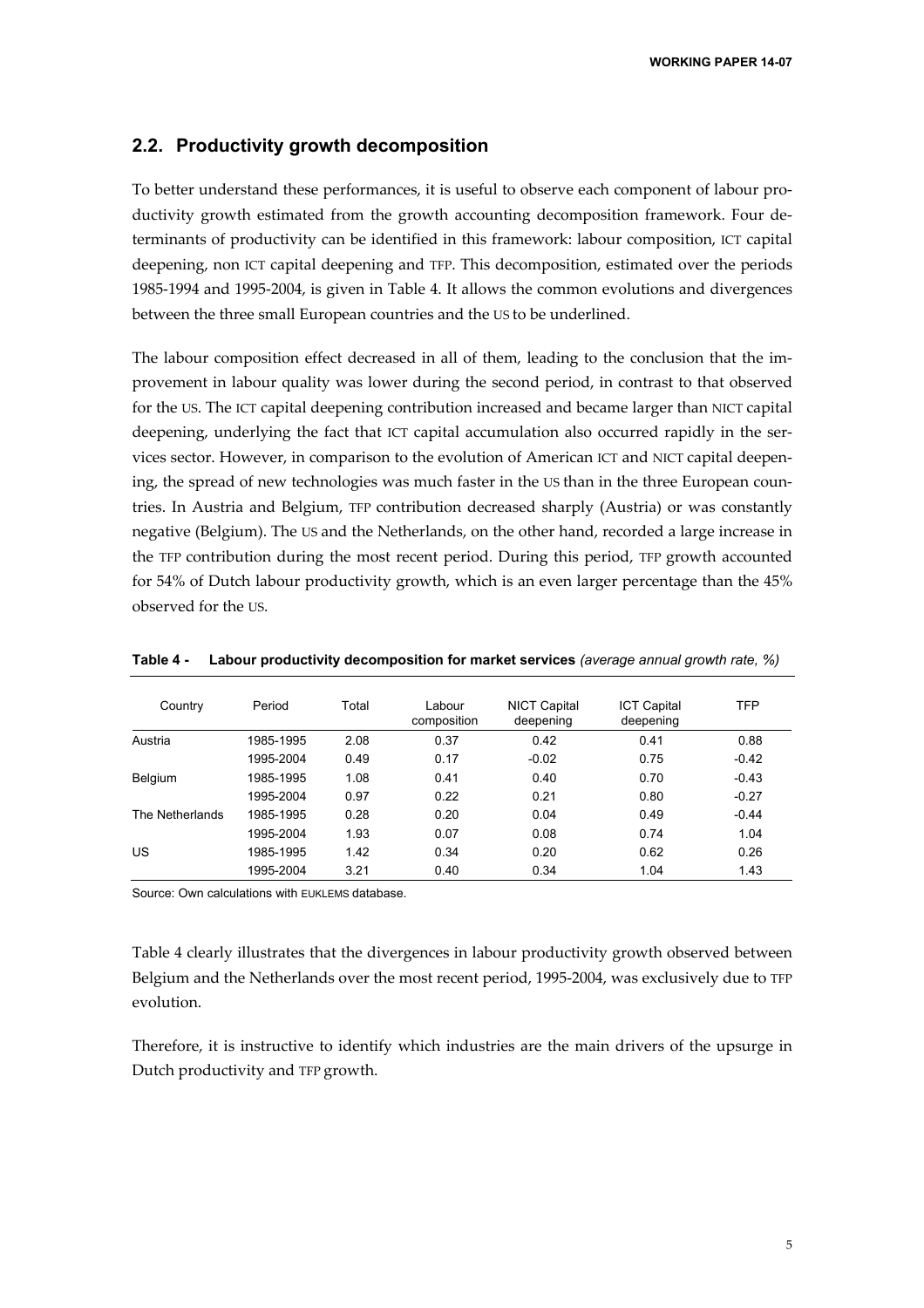#### **2.3. Within market services**

Three main market services industries are identified in the EUKLEMS database: Distribution4, Finance and business services<sup>5</sup> and Personal services<sup>6</sup>. The breakdown of the data by industry reveals that the acceleration of labour productivity growth in the US and the Netherlands is due to these three industries. However, during the most recent decade, these countries recorded a particularly high labour productivity growth in Distribution in comparison to Austria and Belgium, as illustrated by Graph 2, which gives the trends in labour productivity growth obtained by the Hodrick-Prescot filtered series (with the lambda parameter set to 1).



**Graph 2 - Growth rate of labour productivity (HP filtered) – Distribution sector** 

Source: Own calculations with EUKLEMS database.

The confirmation of the role played by Distribution in the labour productivity growth of market services is also given by the contribution of the three main industries to labour productivity growth in market services, estimated by weighting the labour productivity growth of each industry by its average share in total nominal gross value added of market services (EUKLEMS approach). The results show that the contribution of Distribution to labour productivity growth in Dutch market services increased substantially during the most recent period. During this period, 71% of the labour productivity growth in the Dutch market services sector came from labour productivity growth in Distribution. This strong contribution of Distribution is mainly due to Wholesale and retail trade (50 to 52), and in particular to Wholesale trade and commission trade (51). By contrast, the contribution of the Distribution sector to the labour productivity

NACE codes G (50 to 52) and I without post and telecommunication (60 to 63) (see Annex 1 for a description of NACE codes).

NACE codes J (65 to 67) and K without real estate activities (71 to 74) (see Annex 1 for a description of NACE codes).

NACE codes H (55), O (90 to 93) and P (95) (see Annex 1 for a description of NACE codes).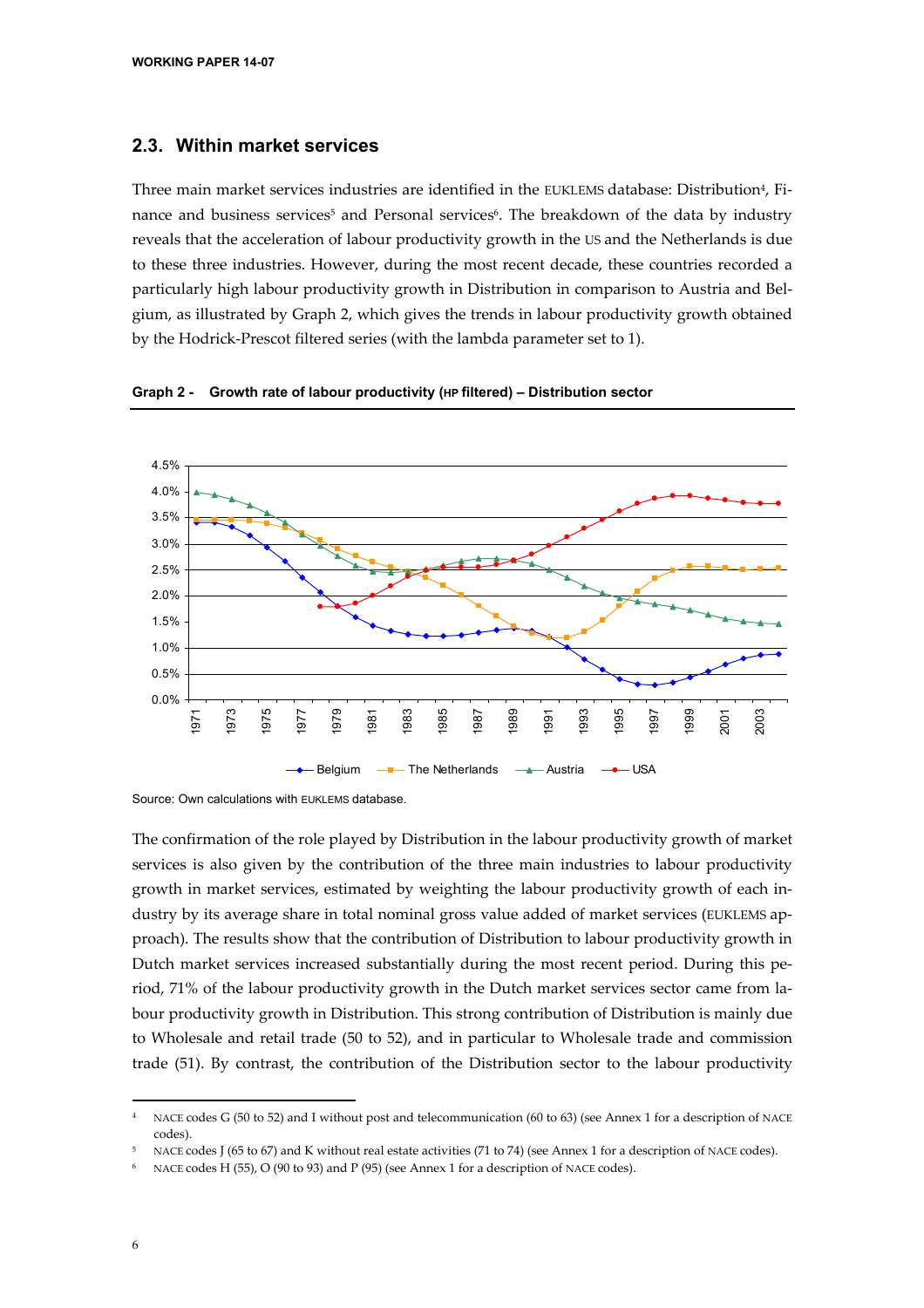growth of market services decreased in Belgium and Austria over the most recent period. In Belgium, this lower contribution of Distribution was due to a strong deterioration of the contribution of the Transport and storage industry (60 to 63), which even became slightly negative. The improvement in the contribution of the Wholesale and retail trade during the most recent period did not fully compensate for the negative impact of the Transport and storage industry. In Austria, the lower contribution of the Distribution sector was due to a lower contribution from the Trade industry and the Transport and storage industry.

In the Distribution sector too, the different productivity growth rates between the three countries could be linked to differences in levels of productivity. As illustrated by Graph 3, which shows the levels of productivity in the Distribution sector, the catching-up explanation only partly applies to the current situation of this sector. Indeed two questions remain unanswered: first, why did the catching-up process only begin in 1996 and second, why has it been much stronger in the Dutch case than in that of Austria? Therefore, it could be inferred that specific evolutions in the Dutch Distribution sector at least partly explain the observed upsurge in productivity growth rates.



**Graph 3 - Labour productivity level in the Distribution services** 

Source: Own calculations with EUKLEMS database.

Having identified Distribution as the main contributor to the Dutch labour productivity growth in market services, it is useful to go further by identifying which component of labour productivity growth in Distribution explains this good performance.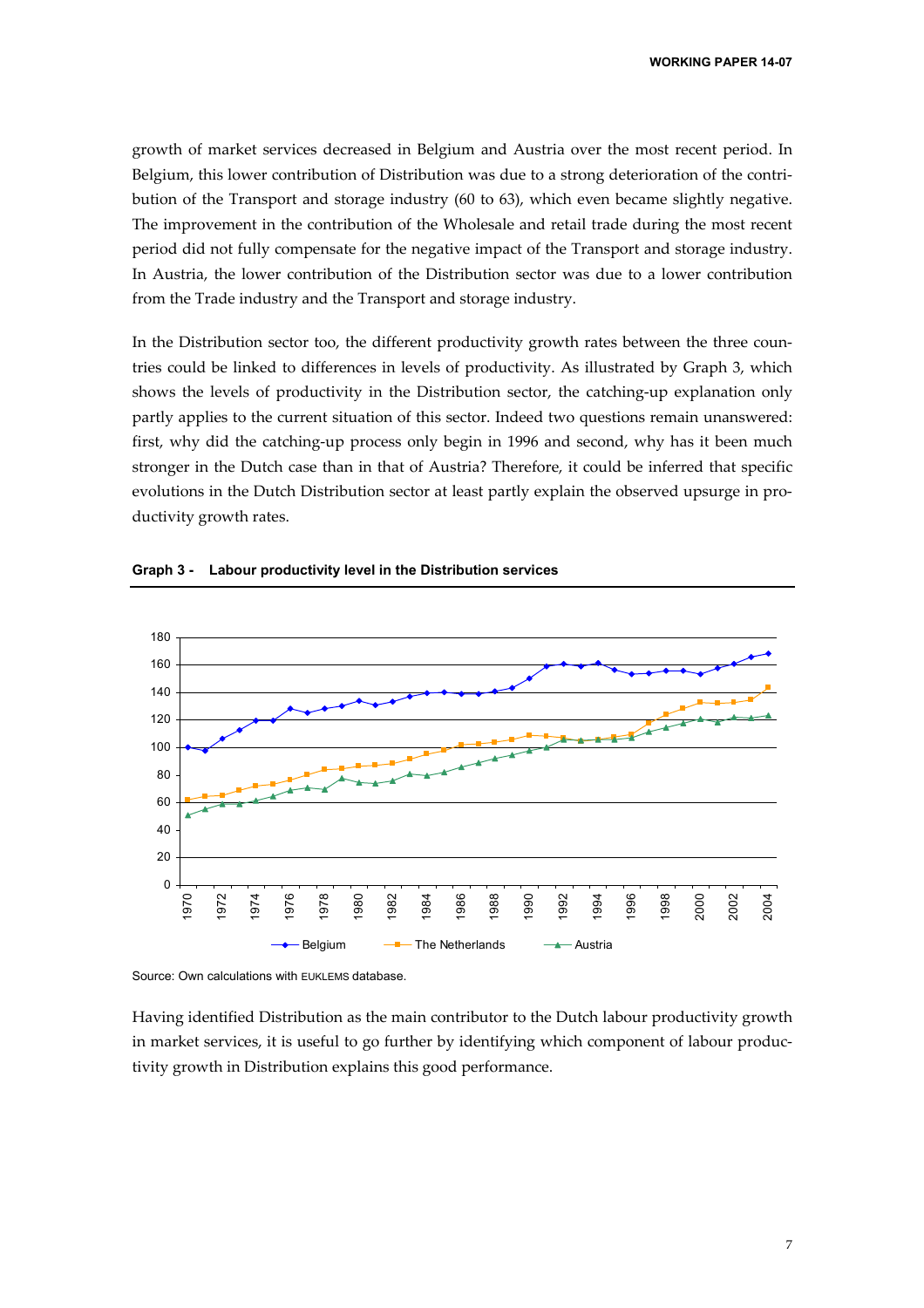#### **2.4. Inside the Distribution sector**

As illustrated by Graph 4, which gives the Hodrick-Prescott filtered series, the major driver of labour productivity growth in the Dutch Distribution industry is TFP growth.



**Graph 4 - TFP growth in the Distribution sector (HP filtered)** 

Source: Own calculations with EUKLEMS database.

TFP growth in the Dutch Distribution sector accounted for 95% of the TFP growth of the market services sector over the period 1995-2004. This good performance was mainly due to Wholesale trade, which recorded an increase in its TFP at an average annual rate of 3.9%, and to Sale, maintenance and repair of motor vehicles, with an average annual TFP growth rate of 3.0% over 1995- 2004 (see Table 5).

|                                                  | Belgium | The Netherlands | Austria |  |
|--------------------------------------------------|---------|-----------------|---------|--|
| Distribution                                     | $-1.37$ | 2.31            | 0.87    |  |
| - Trade                                          | $-0.91$ | 2.85            | 1.25    |  |
| - Sale, maintenance and repair of motor vehicles | $-2.03$ | 2.99            | 0.06    |  |
| - Wholesale trade                                | $-1.20$ | 3.92            | 1.66    |  |
| - Retail trade                                   | $-0.01$ | 0.76            | 1.14    |  |
| - Transport and storage                          | $-2.48$ | 0.81            | $-0.14$ |  |

**Table 5 - TFP growth in Distribution – 1995-2004** *(average annual growth rate, %)*

Source: Own calculations with EUKLEMS database.

During the same period, TFP growth in the Belgian Distribution sector was negative, mainly influenced by the negative evolution of TFP in Transport and storage. In the trade sub-sector, Sale, maintenance and repair of motor vehicles and Wholesale trade recorded the worst evolutions. Austrian TFP performances are in the middle of the panel. Transport and storage recorded a decrease in TFP, while Trade made a positive contribution to the TFP growth of the Austrian Distribution sector, mainly due to a TFP increase in Wholesale and Retail trade.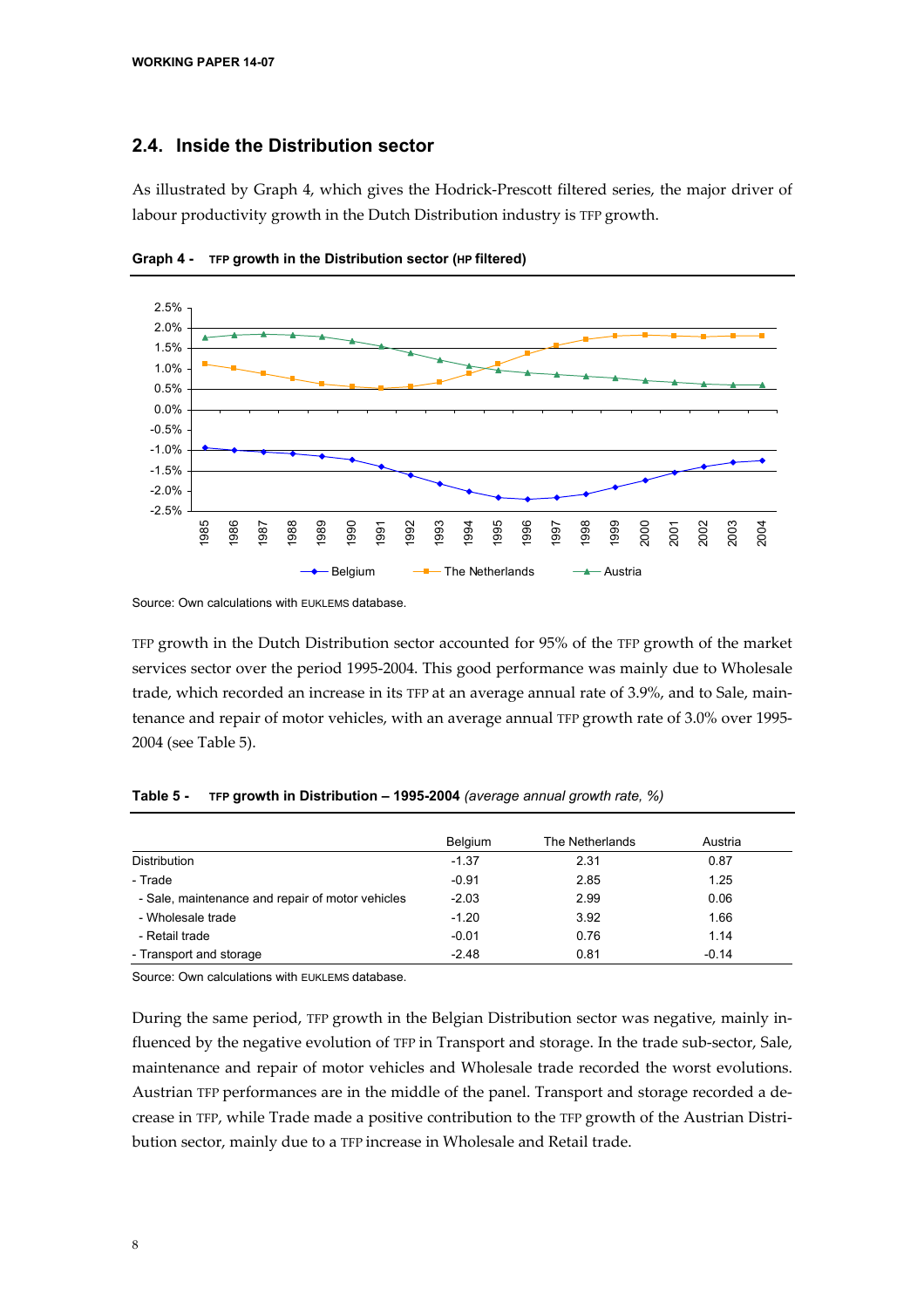### **3. Determinants of TFP evolution**

From the first section, it emerges that the crucial point to understand is why TFP in Distribution (especially in the Wholesale trade) has increased in the Netherlands much faster than in the two other countries. TFP growth measures the change in output that cannot be explained by changes in inputs. It captures anything that changes the relation between measured input and measured output. Excluding measurement errors, TFP growth indicates the rate at which the production function improves over time. While the neo-classical model predicts that at long-run equilibrium this growth rate is exogenous, during the transitory period TFP growth can be affected by many factors linked to the framework conditions or innovation capabilities of the economy7. The main factors explored in this section are: ICT accumulation and use, labour force qualifications, R&D and innovation efforts, and degree of competition in Distribution.

#### **3.1. Difference in ICT accumulation or use?**

Production and diffusion of ICT can affect labour productivity growth through three main channels (Jorgenson (2001)). First, in response to the fast decline in quality-adjusted ICT prices, businesses invest massively in ICT, which contributes to labour productivity growth through increased ICT capital deepening. Second, technological progress in ICT stimulates growth of TFP in ICT-producing sectors, and hence of aggregate TFP. Third, investment in ICT may accelerate TFP growth in the ICT-using sector. This last channel, however, remains controversial and difficult to measure empirically. Indeed, these productivity gains occur progressively and under the condition that the firms' organisation is suitable for this technology. Integration of ICT in the production process requires firms to be able to mobilise qualified human resources with adequate skills (OECD (2004)).

Graph 5 shows that the three countries had a more or less similar growth in their ICT intensity (measured as the share of nominal value added devoted to ICT investment) in the Distribution sector over the whole period, but recorded different levels of intensity. In the mid-seventies, ICT intensity reached 3.8% in Austria, 2.6% in Belgium and only 0.4% in the Netherlands. At the end the period, in 2004, ICT intensity reached 4.5% in Austria and in Belgium and 2.6% in the Netherlands. The gap between the three countries reduced at the end of the period under consideration due to a stronger decrease in ICT intensity in Belgium and in Austria than in the Netherlands. Furthermore, indicators available on ICT use in businesses in the Distribution sector do not reveal a more advanced position for the Netherlands relative to Belgium and Austria. The growth of ICT investment in the Distribution sector contributes to labour productivity growth in this sector mainly via the increase in capital deepening.

For a comprehensive analysis of these factors see OECD (2007).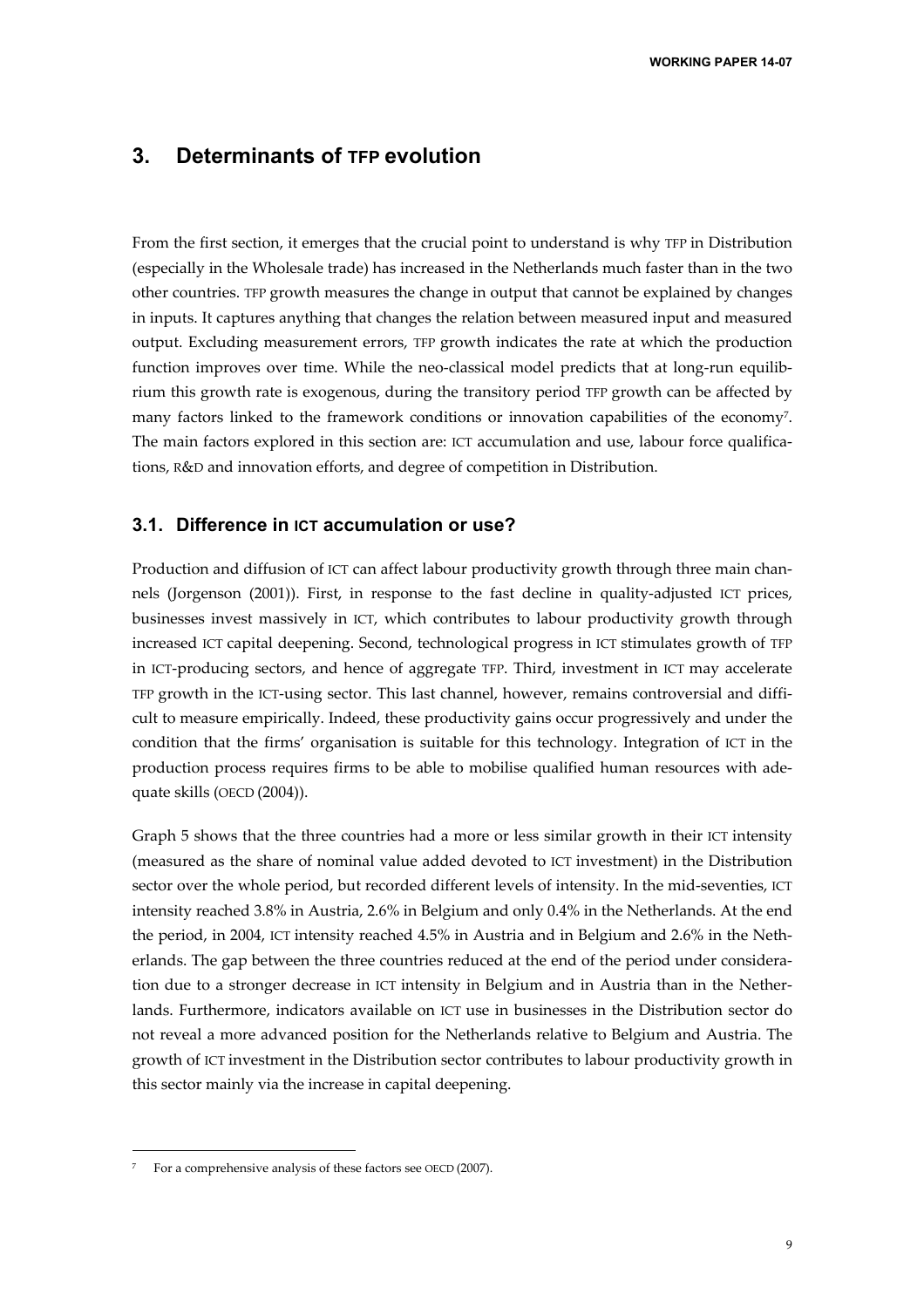Measuring the role of ICT in the TFP growth in the Distribution sector of the three countries is broadly more complicated, given the unclear empirical relation between these variables. Van Leeuwen and van der Wiel (2003) analyse the extent to which ICT spillovers matter to the TFP growth of firms in the services sector in the Netherlands and find that ICT spillovers can be an important source of TFP growth in ICT-using industries. Rincon and Vecchi (2004) add that in the ICT spillovers framework "the more we invest in ICT, the more we learn about their potential applications, which make it possible to re-organise production in a more efficient way".

 The existence of ICT spillovers means that the TFP growth of a sector can be affected by ICT investments in other sectors. TFP growth in the Distribution sector could be influenced by ICT investment in the other market services. At the beginning of the seventies, Belgium recorded an ICT intensity in the other market services sector<sup>8</sup> above the ICT intensity observed in Austria and in the Netherlands. However, over the period considered, the Netherlands experienced a growth of their ICT intensity that was higher than the growth observed in Belgium, closing the gap between the two countries in 1993. Since 1993, ICT intensity has had a stronger increase in Belgium than in the Netherlands.



**Graph 5 - Nominal ICT investment** *(in % of nominal value added)* **– Distribution sector (G and I)** 

Source: EUKLEMS database

Remark: The distribution sector is defined as G+I due to data availability.

In conclusion, neither ICT accumulation nor ICT use provide per se a straightforward explanation of the differences in TFP growth in the Distribution sector between the three countries studied.

j

Due to data availability, the market services sector contains the Post and telecommunication sector and Real estate activities.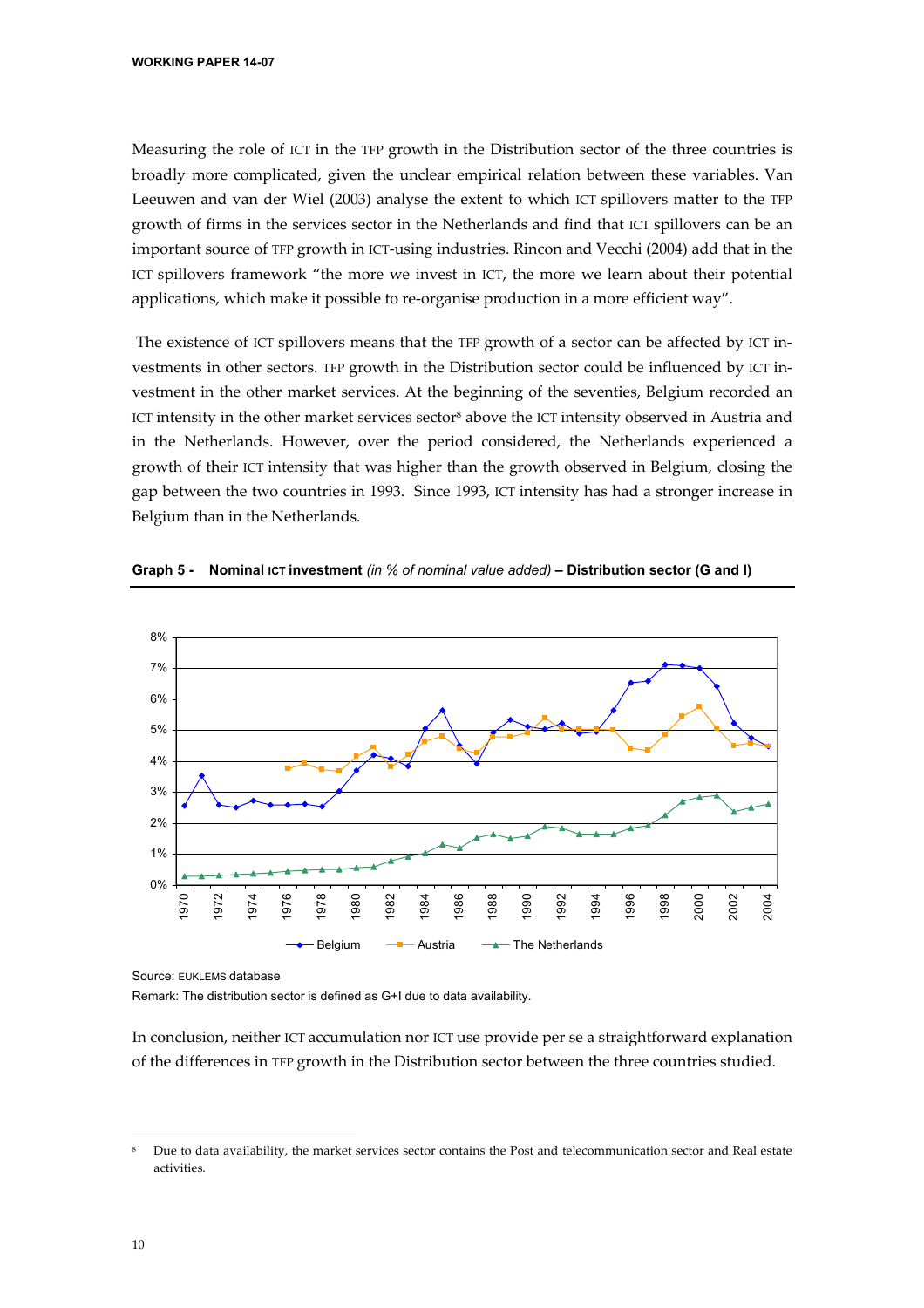#### **3.2. Difference in labour qualifications or skills?**

The improvement in labour quality, corresponding to a shift in hours worked toward groups with higher skills, contributes directly to labour productivity growth via the labour composition effect previously identified in the growth accounting decomposition. However, a high level of qualification of the labour force is also a factor supporting TFP growth, allowing a better combination of factors of production in a period of rapid quality improvement in capital. In the market services of the three countries, the hours worked by high-skilled persons engaged in total hours increased over the whole period, but at different rates, increasing the gap between the three countries. In the Distribution sector, the share of hours worked by high-skilled persons engaged in total hours worked reached, in 2004, 11.7% in the Netherlands, 8.0% in Belgium and 4.3% in Austria (see Graph 6). The share of high-skilled hours was, in fact, higher in the Netherlands than in Belgium and in Austria over the whole period and in the three main sectors of market services. This high share of high-skilled hours worked can sustain technological progress and innovation and accelerate the diffusion and use of new technologies in the Netherlands. The share of high-skilled hours worked observed in Belgium was also constantly higher than the share observed in Austria.

**Graph 6 - Hours worked by high-skilled persons engaged** *(share in total hours worked)* **– Distribution sector** 



Source: EUKLEMS database.

The labour force of market services in the three countries is composed for the most part by medium-skilled persons. In the Distribution sector, the share of hours worked by medium-skilled persons engaged in total hours worked reached, in 2004, 80.1% in the Netherlands, 71.7% in Austria and 58.1% in Belgium (see Graph 7). Over the whole period, the hours worked by medium-skilled persons engaged in total hours worked in the Distribution sector increased in the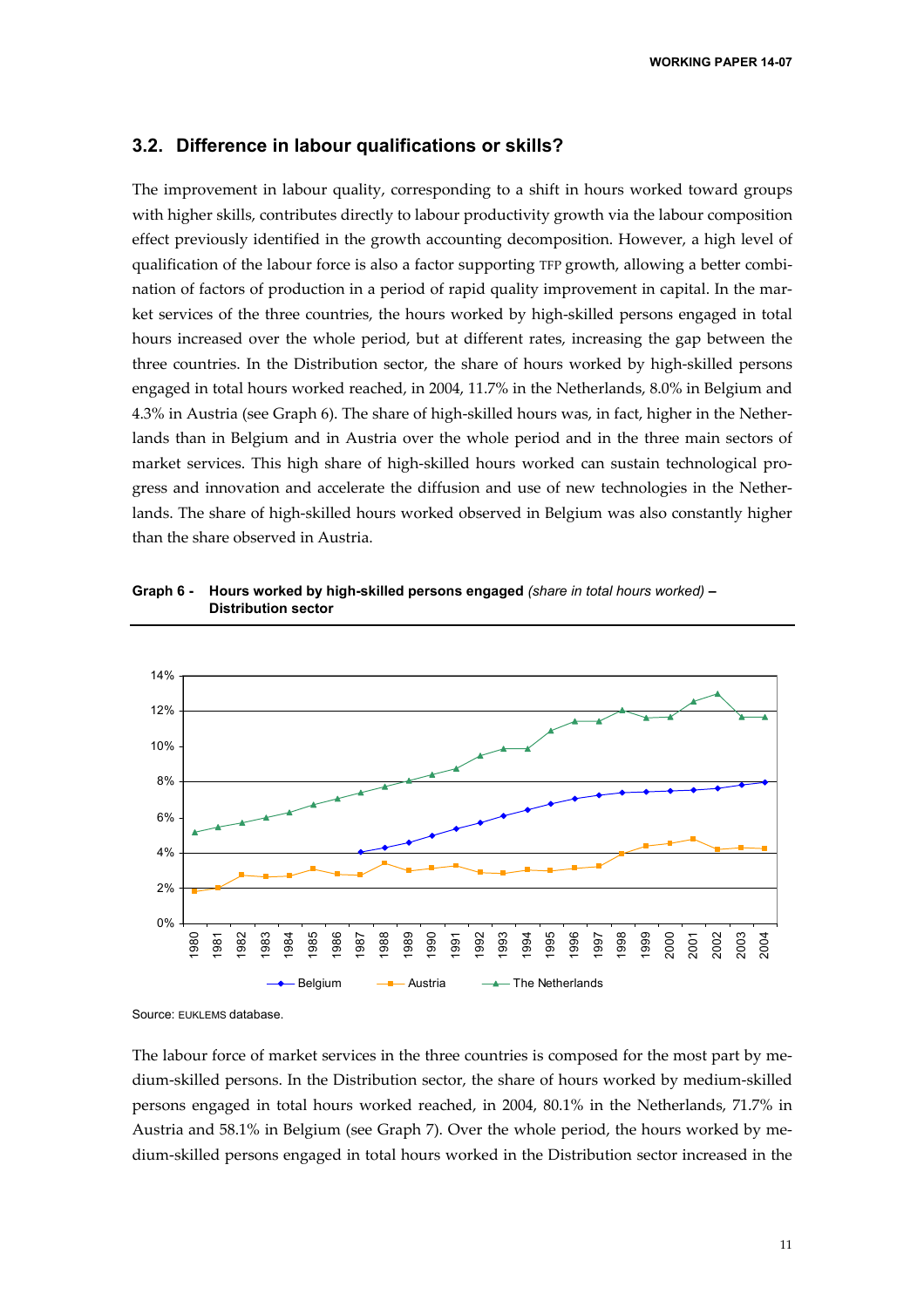three countries, but at different rates. The growth rate was significantly stronger in Belgium than in the two other countries, as Belgium principally had a low-skilled labour force at the beginning of the period considered. In 2004, the share of hours worked by low-skilled persons was always higher in Belgium (34.0% of total hours worked) than in the Netherlands (8.2%) and Austria (24.0%), despite a significant improvement in the level of qualification of the labour force.



**Graph 7 - Hours worked by medium-skilled persons engaged** *(share in total hours)* **– Distribution sector** 

Source: EUKLEMS database.

In conclusion, the higher proportion of high-skilled persons engaged in the Dutch Distribution sector could partly explain the better performance of this sector in terms of labour productivity and TFP as high-skilled workers are one of the factors facilitating the adoption of new technologies and, in particular, the efficient adoption of ICT.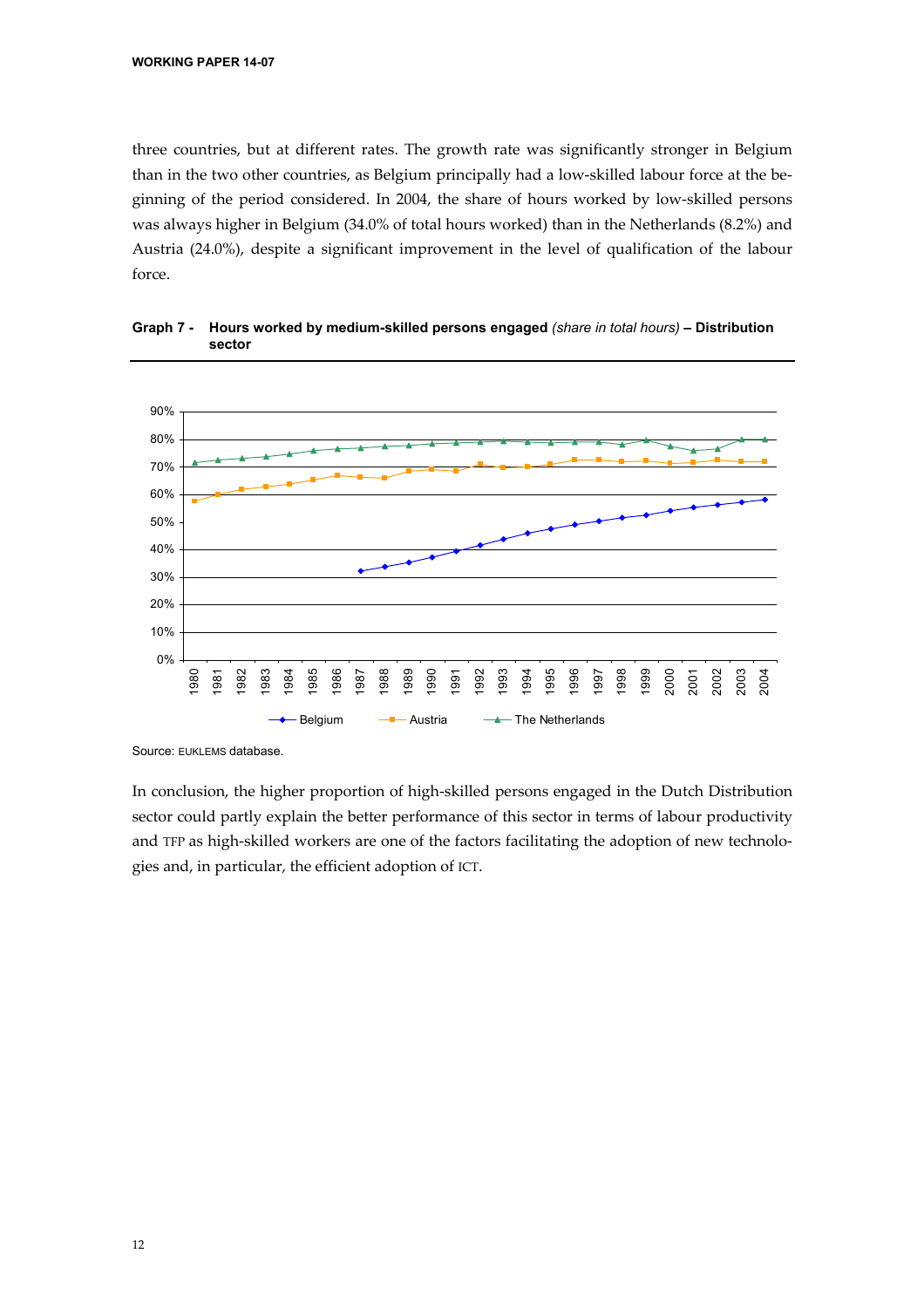#### **3.3. Difference in R&D and innovation?**

Innovation is widely recognised as a major source of long-run economic growth. Different types of innovation exist, which can have an effect on economic performance in several ways. Innovations introduced in the production process or in the organisation (disembodied technological progress) will generate economic growth mainly by their effect on TFP growth (Romer 1990). Indeed, this type of innovation allows improvements to the efficiency with which both labour and capital inputs are used to produce output. The innovation capability of a country or a sector is frequently approximated by the more easily measurable notion of R&D expenditure. Indeed, innovation depends largely on the level of R&D activities, even if R&D is not the only source of innovation, in particular in services activities, where innovation seems principally nontechnological.

The relationship between total factor productivity growth and R&D stock or R&D intensity has been the subject of a great number of economic studies. The majority of these studies found a strong and significant link between R&D and productivity growth. In his survey of the literature, Nadiri (1993) concludes that the elasticity of TFP to R&D stock is situated between 0.08 and 0.30 at the industry level9. Productivity growth is not only linked to the growth of domestic R&D stock, but also to the level of the stock. Indeed, according to Aghion and Howitt (1992), growth is generated by a random sequence of innovations produced by research activities that depend on the labour devoted to these activities. The arrival rate of innovations is determined by a Poisson-process. Consequently, the amount of R&D activities achieved has an influence on the probability of innovations, which in turn generate productivity growth.

R&D activities performed in a country, a sector or a firm, have an impact not only on the country/sector/firm's productivity but also on the productivity of other countries/sectors/firms. This existence of international and national R&D externalities, widely recognised in the literature, rests on the quasi-public good character of knowledge. These externalities, usually known under the term 'spillovers'10, can be of two types: rent spillovers and knowledge spillovers (Griliches (1979)). The first category reflects incomplete price adjustments for quality improvements in intermediate inputs, preventing the complete appropriation of the innovation rent by the innovator, due to imperfectly monopolistic pricing arising from competition. These kinds of spillovers are therefore embodied in economic transactions, such as the purchase of intermediate inputs or investment goods. The second category is due to transfers of ideas and knowledge from one industry to another. Poor patent protection, the inability to keep innovations secret, reverse engineering, technical meeting and mobility of (R&D) personnel are possible channels of knowledge spillovers.

The ability of a firm to capture these spillovers depends on its own level of R&D activities. This idea is developed by Cohen and Levinthal (1989), who established the concept of the "two faces

<sup>9</sup> The regression of the change in TFP on R&D intensity (relative to output) provides an estimate of the rate of return of R&D.

<sup>10</sup> For an econometric estimation of national and international R&D spillovers see van Pottelsberge and Guellec (2001).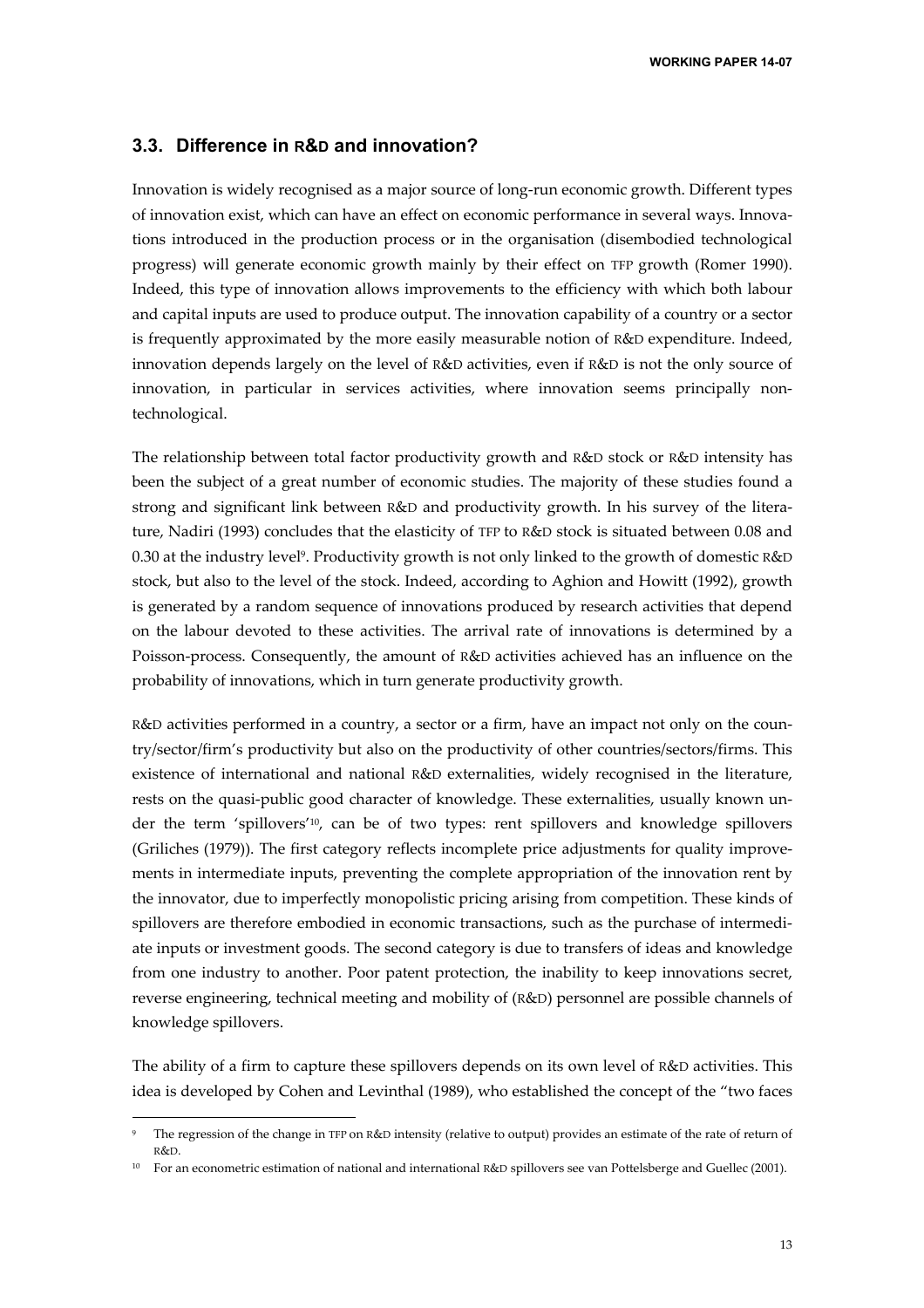**WORKING PAPER 14-07** 

of R&D". R&D activities play two roles: on the one hand, R&D activities generate innovations, on the other hand R&D improves the ability of a firm to identify, assimilate and exploit outside knowledge. Cohen and Levinthal (1989) label this capability the learning or absorptive capacity of the firm. The absorptive capacity is largely a function of the firm's level of prior knowledge. This relationship between own R&D level and impact of R&D spillovers on productivity growth was established empirically in several studies (see Van Reenen et al. (2000)<sup>11</sup>, Grünfeld (2002), Poldahl (2006)).

In 2004, the three countries reached quite different R&D intensities: total R&D expenditure reached 1.88% of GDP in Belgium, 1.78% in the Netherlands and 2.23% in Austria. The allocation of total R&D expenditure by sector of performance (Business enterprises, Government, Private non-profit sector, Higher Education sector) and by industry also varies from one country to another. In 1993, R&D intensity of the three countries in the market services sector was relatively similar and was about 0.30% of value added. Over the whole period available, each country experienced an increase in its intensity, on average, but to a different extent. Austria recorded a much stronger increase in its R&D expenditure than Belgium and the Netherlands, which recorded a stagnation as from 1998. This stronger increase recorded by Austria in the market services sector is due to a stronger growth of its R&D intensity in the Business enterprises sector and to a stronger concentration of its R&D effort in the services sector than was observed in the two other countries. In 2004, the R&D expenditure of the market services sector reached 1.05% of value added in Austria, 0.53% in Belgium and 0.46% in the Netherlands. The Finance and business sector, more intensive in R&D than the Distribution sector in the three countries, played a major role in the R&D profile of the market services sector.

Contrary to what is observed in the market services sector as a whole and in the Finance and business sector, R&D expenditure in the Distribution sector was significantly higher in the Netherlands than in Belgium and in Austria from the beginning of the period until 2000. The level achieved by the Netherlands over these years is explained by the investment in R&D of two sectors, Wholesale and retail trade and Transport and storage industry. This high level of R&D intensity may have influenced TFP growth in recent years, as a lag of several years usually exists between R&D activities and their impact on TFP. However, the Netherlands has recorded a stagnation of its intensity since 1994, while Belgium and Austria have had a strong increase, reducing the gap between the three countries. This strong increase may also influence TFP growth in Belgium and in Austria. In 2004, R&D expenditure of the Distribution sector reached 0.38% of value added in Belgium, which was above the intensity of the two other countries, which reached about 0.30%.

<sup>-</sup>11 Cited in Poldahl (2006).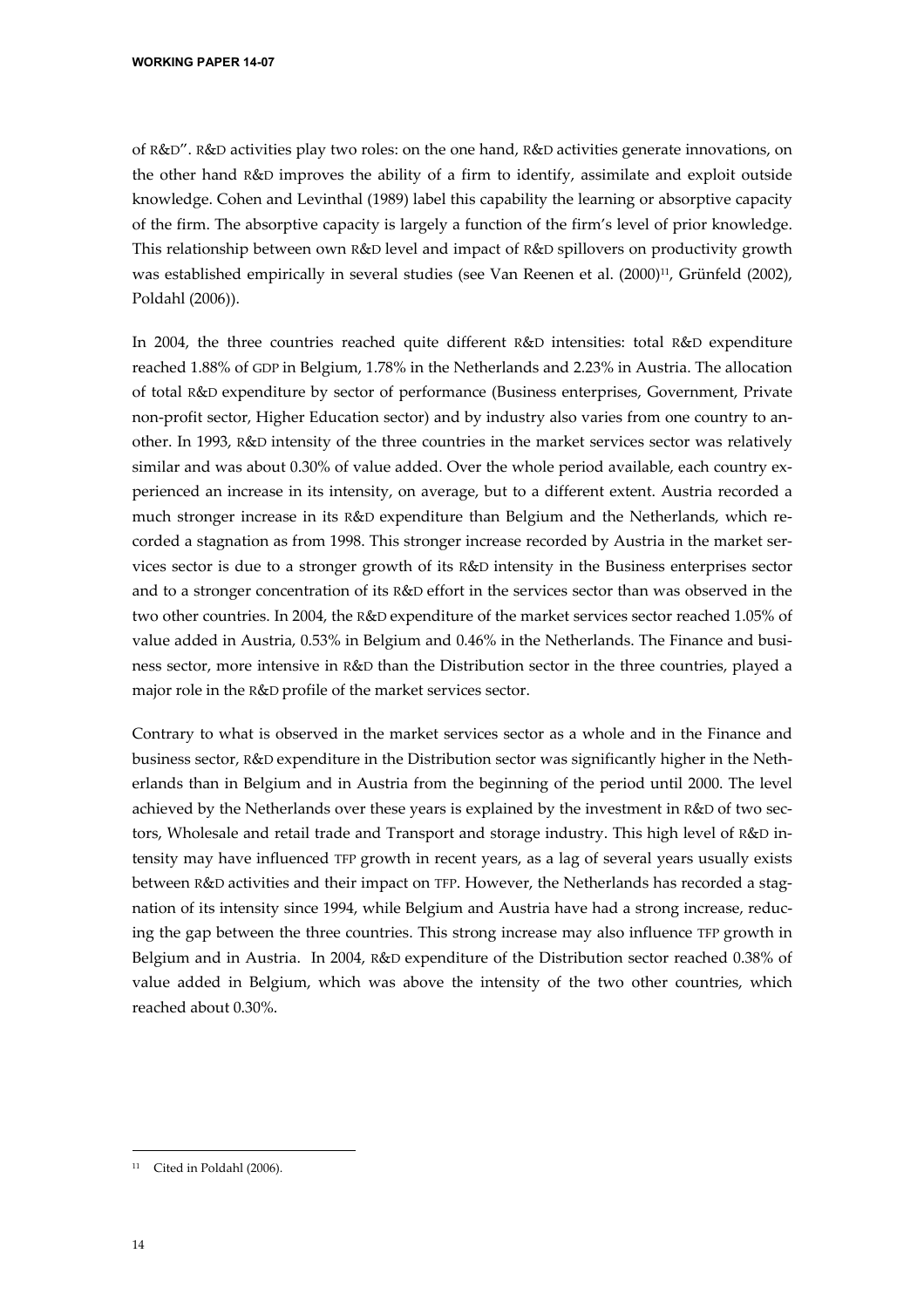

**Graph 8 - R&D intensity of the Distribution sector** *(R&D expenditure in % of value added)* 

Source: OECD, Eurostat and EUKLEMS databases.

Remarks: - Official data for AU in 1993, 1998, 2002 and 2004. Linear estimation between these years.

- The distribution sector is defined as G+I due to data availability.

R&D is a possible source of innovation, but it is not the only source, especially in the services sector, where many businesses that do not have an R&D department are innovative. The fourth Community Innovation Survey (CIS 4) provides the percentage of enterprises with innovation activities (product or process innovation) in 2004 in the different industries. According to this survey, Austria and Belgium are particularly innovative in the entire services sector compared to the Netherlands. Results from the CIS 3 covering the year 2000 show that, for the Distribution sector, the highest rate of innovative businesses is in Belgium, then in the Netherlands and finally in Austria. Since 2000 (CIS 3), the percentage of enterprises with innovation activities in the Distribution sector has increased in Belgium and in Austria. Results from CIS 3 are, however, not completely comparable with the results from the CIS 4.

|  | Table 6 - | Percentage of enterprises with innovation activities in 2004 (cis 4) |  |
|--|-----------|----------------------------------------------------------------------|--|
|--|-----------|----------------------------------------------------------------------|--|

|                             | <b>BE</b> | <b>NL</b> | AU    |
|-----------------------------|-----------|-----------|-------|
| Market services             | 45.3%     | 29.2%     | 47.9% |
| <b>Distribution</b>         | 42.0%     | 25.0%     | 41.4% |
| <b>Finance and Business</b> | 57.8%     | 42.4%     | 64.4% |

Source: Eurostat, CIS4.

Remark: Due to data availability, the services sector is reduced to sections NACE I, J and divisions NACE 51, 72, 74.2 and 74.3.

Table 7 gives the percentage of businesses with/without innovation activities that introduced an organisational innovation in 2004. Once again, Austria and Belgium are more innovative than the Netherlands.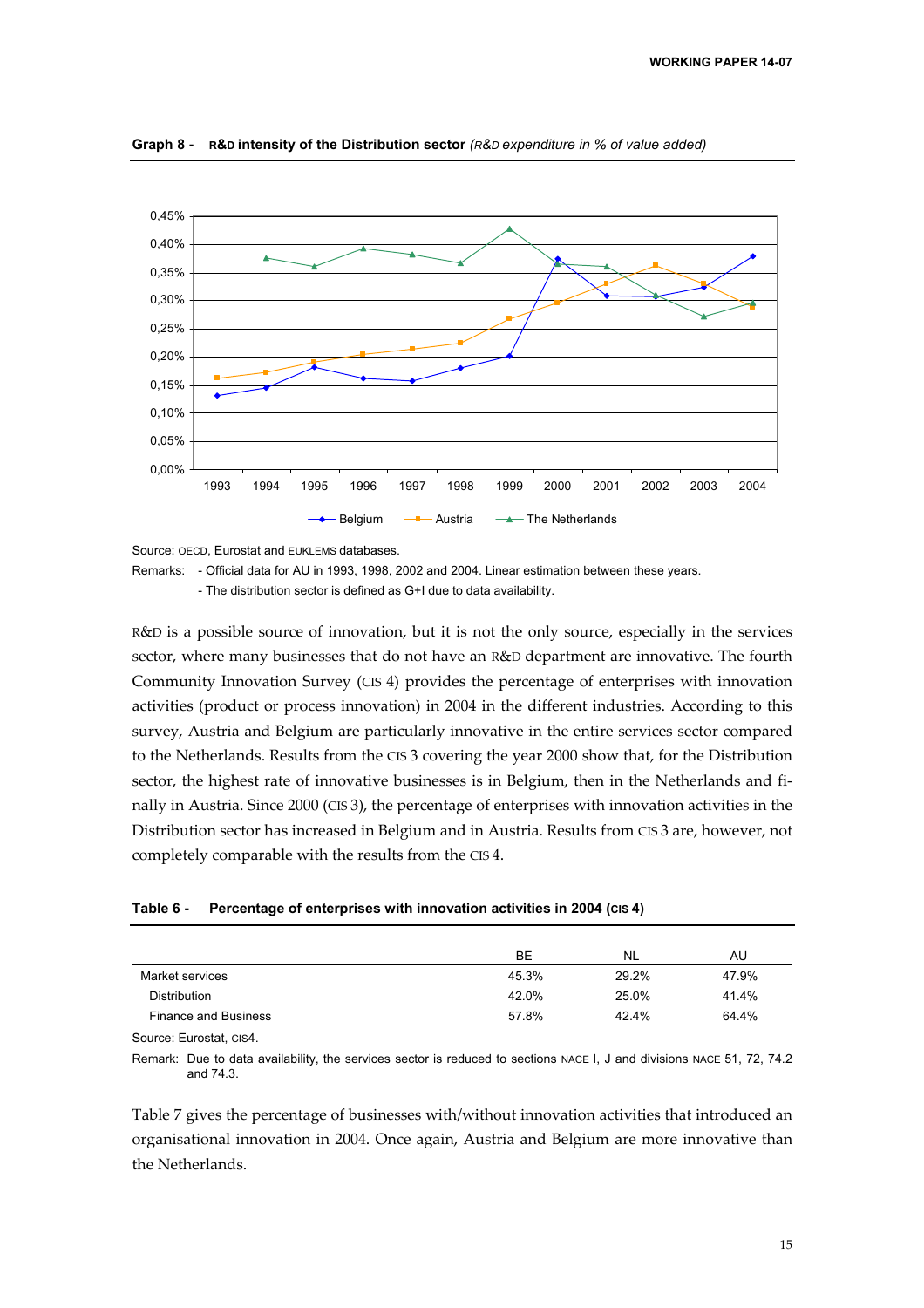|                                       | <b>BE</b> | <b>NL</b> | AU.   |
|---------------------------------------|-----------|-----------|-------|
| Businesses with innovation activities |           |           |       |
| Market services                       | 61.4%     | 49.2%     | 76.0% |
| Distribution                          | 57.0%     | 46.2%     | 72.3% |
| <b>Finance and Business</b>           | 73.4%     | 54.8%     | 82.1% |
| Non-innovative businesses             |           |           |       |
| Market services                       | 20.1%     | 17.2%     | 29.6% |
| Distribution                          | 17.9%     | 16.4%     | 26.4% |
| <b>Finance and Business</b>           | 31.8%     | 20.7%     | 42.9% |

#### Table 7 - Percentage of businesses with organisational innovation in 2004 (c**IS** 4)

Source: Eurostat, CIS4.

Remark: Due to data availability, services sector is reduced to sections NACE I, J and divisions NACE 51, 72, 74.2 and 74.3.

In conclusion, larger R&D expenditure of the Dutch Distribution sector at the beginning of the considered period could partly explain a better performance in terms of TFP and hence labour productivity growth. However, an increase in R&D efforts in the two other countries during the same period could lead to an improvement in their future labour productivity growth rate.

#### **3.4. Differences in competition pressures?**

Theoretically, competition may increase productivity through two channels. First, competition may stimulate productivity directly by pushing firms to reduce the X-inefficiency to avoid bankruptcy. Second, competition may increase productivity through its positive effects on innovation. Firms may increase their innovative effort to escape from fiercer competitive pressures. However, the opposite effect is also possible as firms may reduce their innovative effort in the case of increased competitive pressures because their gain from innovation will then become too low (Schumpeter effect). Aghion et al (2005) suggest that the combination of both effect results in an inverted U-shaped relationship between the degree of competition and innovation. Vandenbussche et al. (2006) propose a distinction between innovation and imitation when studying the impact of competition. Growth-enhancing policies may change if countries move closer to the technological frontier. A stringent protection of intellectual property can be more important for productivity growth in countries close to the frontier that are more heavily engaged in innovation rather than imitation.

Although it is difficult to classify markets according to the strength of market forces, mark-ups are frequently used to gauge market power and thus competitive pressures. Unfortunately, mark-up estimates at industry level are not broadly available. In its 2005 publication, the OECD applied Roger's method to calculate mark-ups on average costs with industry-level data for 17 countries that cover the period 1975-2002 in both manufacturing and non-manufacturing sectors. The results for Non-manufacturing, which excludes Construction, Real estate activities and Personal services, showed that mark-ups were the highest in Austria, reaching 28%, followed by the Netherlands with 24% and Belgium with 20%. However, the differences between these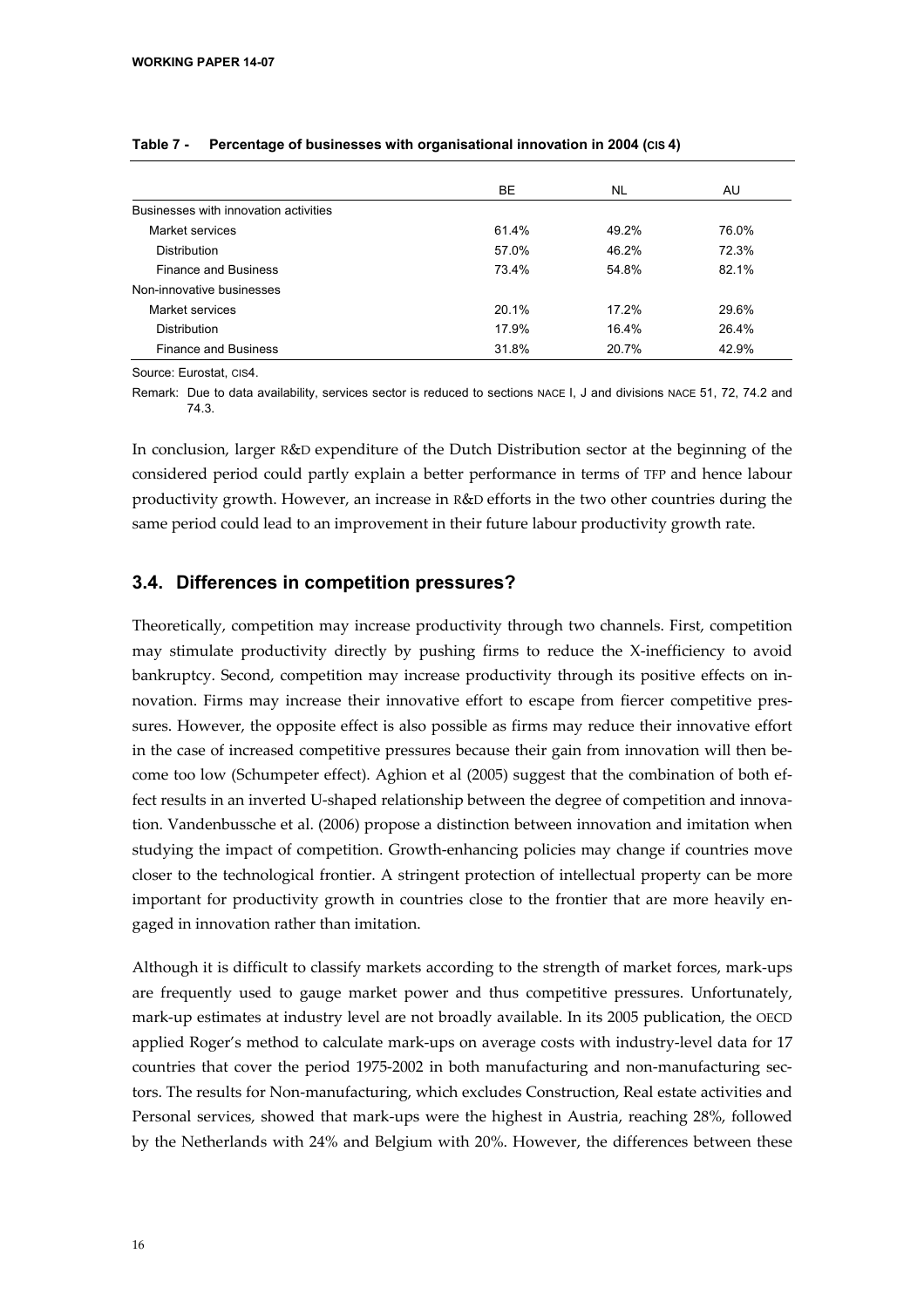countries were not statistically significant. It is therefore useful to look at other indicators of competition.

Overly stringent product market regulations can be one of these indicators as it has an impact on the strength of competition in domestic markets, either by exerting direct control on economic activities or by maintaining high barriers to trade, foreign direct investment and entry into domestic markets (Maher and Wise, 2005).

Product markets were largely liberalised in recent years in OECD countries. However, differences in regulation still persist across countries and sectors, which can influence productivity growth. Competition-retraining regulations can have a negative impact on productivity growth due to the fact that they slow down the diffusion of new innovations through at least two channels. First, these regulations reduce investment in ICT (Conway et al 2006). Second, they slow down the diffusion of foreign technology through foreign direct investment (OECD 2007). Nicoletti and Scarpetta (2005) analyse possible links between product market regulation and TFP growth in the OECD area over the past two decades. Their results suggest that lower barriers to trade and less regulation seem to have increased the level and the rate of growth of productivity by stimulating business investment and promoting innovation and technological catch-up. OECD (2007) underlines that since the mid-1990s, labour productivity has accelerated in lightlyregulated economies but either accelerated more slowly or decelerated in highly-regulated countries. On the dynamic side, Griffith et al. (2006) present results which suggest that product market reforms have led to increased competition which in turn have positively impacted the incentives to innovate. They find that intensifying competition tends to increase R&D investment but mainly through increased innovative activity by incumbents rather than new entrants.

Graph 9 gives an indicator for each of the three countries of product market regulation in two industries in the Distribution sector: Transport and Retail trade. The indicator takes a value between 0 – the least restrictive regulation - and 6 - the most restrictive regulation. In the two sectors, the Netherlands is the country with the least restrictive regulation<sup>12</sup>. This less restrictive regulation may have had a positive impact on the Dutch productivity growth as it reinforced competition and led firms to reduce X-inefficiency and therefore increase their TFP. Moreover starting in 1996 with the adoption of MDW-project<sup>13</sup>, Dutch regulation in retail trade became less restrictive, as opposed to the evolution observed in Belgium. If the liberalisation of the Dutch retail trade has gone hand in hand with an increase in competition and if the sector is on the ascending part of the inverted-U shaped relation between competition and innovation, this liberalisation may have led to more innovation and therefore stimulated TFP growth for Dutch retailers.

<sup>12</sup> See Annex 2 for information about the construction of the indicator.

<sup>&</sup>lt;sup>13</sup> For an explanation of the different steps in the regulatory reform of the Dutch retail sector and of its impact on productivity, see Creusen (2006).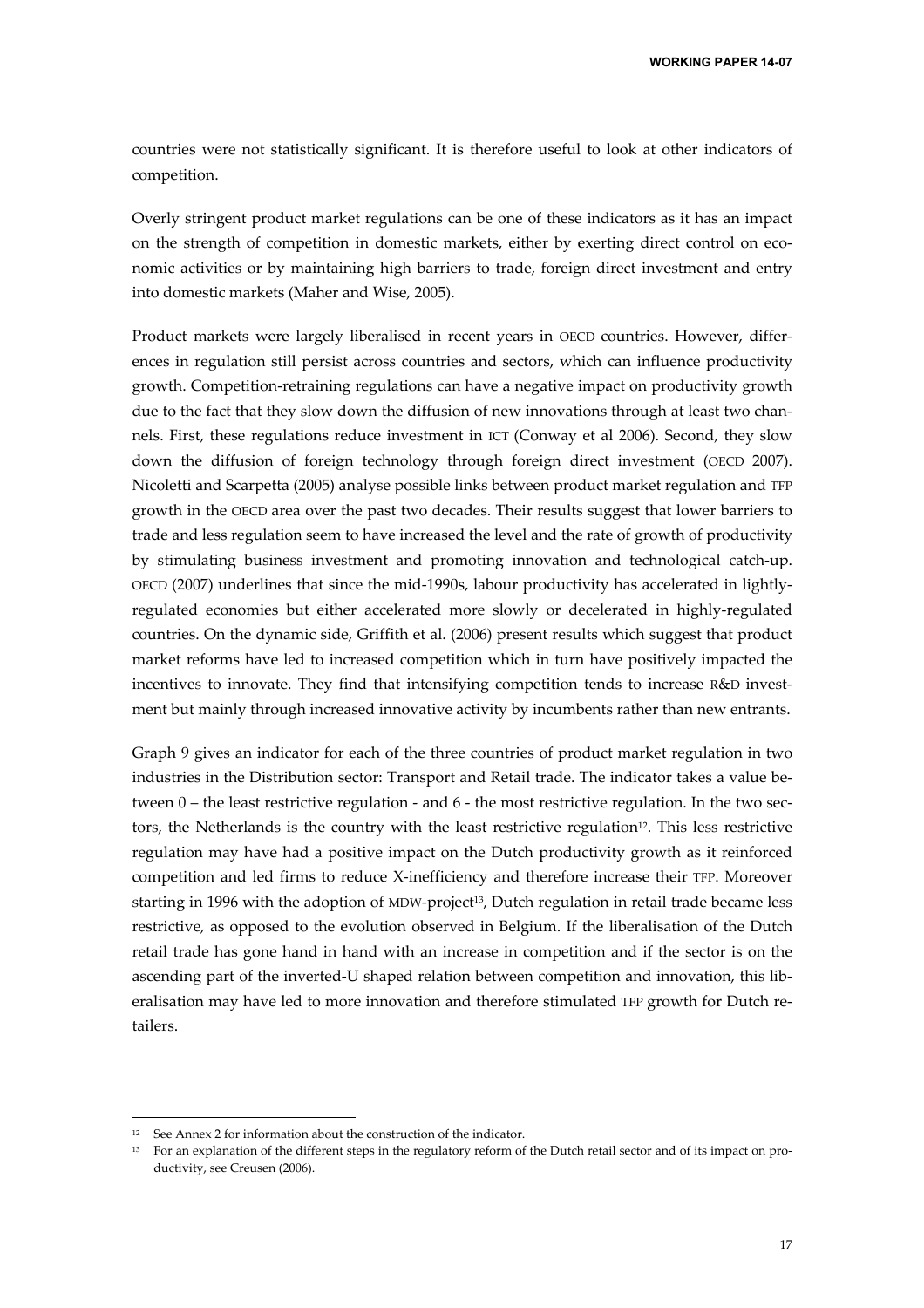

**Graph 9 - Indicator of product market regulation**  *(scale of the indicator is 0-6: from least to most restrictive of competition)* 

Source: OECD International Regulation Database.

The strictness of regulation is not the only element determining the degree of competition reached in a specific market. However, when this indicator is taken into account, the Dutch Retail and Transport sectors seem to benefit from a more favorable regulatory environment than the regulatory environment of these two sectors in Belgium and Austria. Moreover, the evolution of the regulatory environment is also more favorable to productivity as it has become less fierce than that observed in Belgium.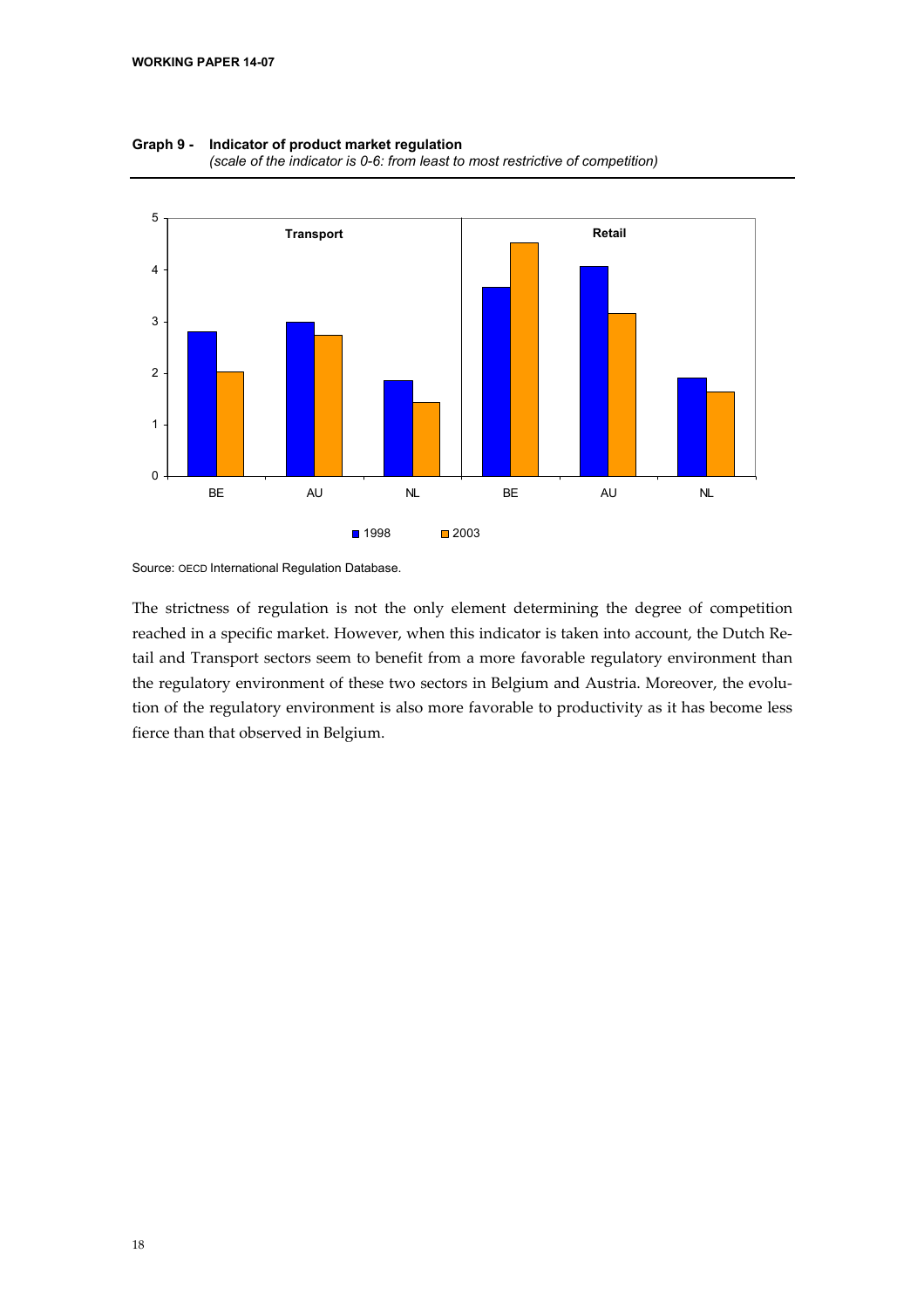### **4. Conclusions**

The comparison of labour productivity growth in market services in three small European countries, Austria, Belgium and the Netherlands, brings important divergences to light. While Austria and Belgium recorded a decrease in their productivity growth between 1995 and 2004, the Netherlands followed a pattern that was also observed in the US, and has recorded an increase in its growth rate since 1995.

The decomposition of labour productivity growth allows the important role played by TFP in the Dutch upsurge in productivity growth to be underlined. The decomposition between the main industries shows the prime importance of the Distribution sector in the Dutch performance.

To try to explain the larger increase in TFP in the Dutch Distribution sector, different potential factors have been taken into consideration: ICT accumulation and use, labour qualifications, R&D and innovation and regulations. The comparison between the three countries provides the insights that the Dutch performance is better in terms of labour force qualification, R&D efforts at the beginning of the period, and regulatory environment.

This paper constitutes a first step to better understanding why divergent evolutions have recently emerged between European countries in terms of labour productivity. It underlines the importance of labour qualifications, R&D efforts and competition in promoting TFP and labour productivity growth. This analysis has to be extended by more detailed study at industry level to allow a better understanding of the various channels through which these factors influence the evolution of productivity. This is a necessary step for providing efficient economic policy recommendations.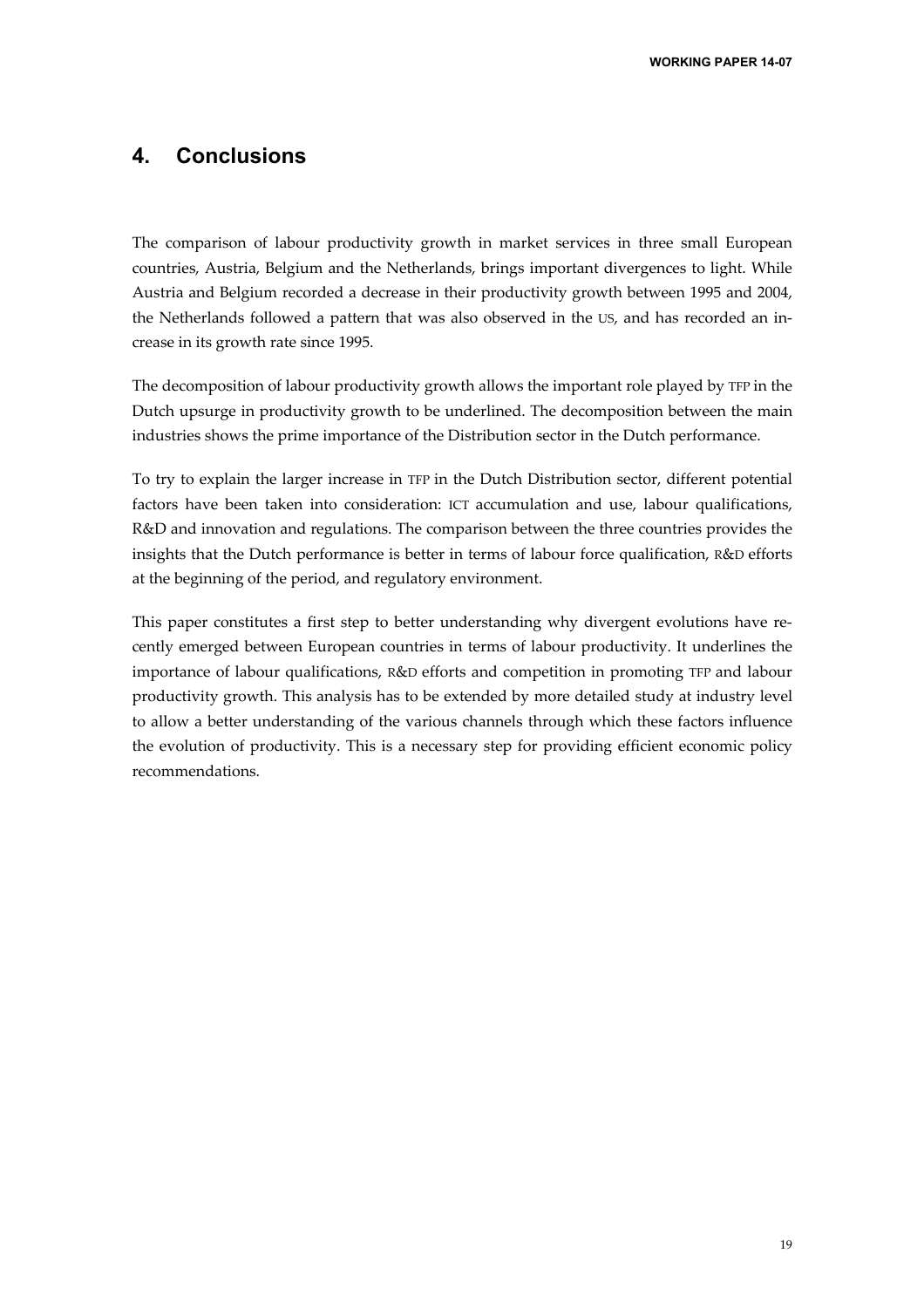### **5. References**

- Aghion, P., Bloom, N., Bundell, R., Griffith R. and Howitt, P., 2005, "Competition and innovation: an inverted-U relationship", The Quarterly Journal of Economics, MIT Press, 120(2), pp. 701-728.
- Aghion, P. and Howitt, P., 1992, "A Model of Growth Through Creative Destruction", Econometrica, Vol. 60, No. 2, pp. 323-351, March.
- Cette, G., 2005, "Are productivity levels higher in Some European countries than in the United States?", International Productivity Monitor, n°10, Spring.
- Cohen, W. M. and Levinthal, D.A., 1989, "Innovation and Learning: Two faces of R&D", Economics Journal 99, pp. 569-596.
- Conway, P., de Rosa, D., Nicoletti, G. and Steiner, F., 2006, "Regulation, competition and productivity convergence", OECD Economics Department working paper, n° 509.
- Creusen, H, Vroomen, B., van der Wiel, H. and Kuypers, F., 2006, "Dutch retail trade on the rise? Relation between competition, innovation and productivity", CPB Netherlands Bureau for Economic Policy Analysis, CPB document No 137, December.
- Dolman, B., Praham, D. and Zheng, S., 2007, "Can Australia match US productivity performance?", Staff working paper, Australia Productivity Commission, March.
- Griffith, R., Harrison, R. and Simpson, H., 2006, "The link between product market reform, innovation and EU macroeconomic performance", European Economy Economic Paper n° 243.
- Griliches Z., 1979, "Issues in assessing the contribution of Research and Development to Productivity Growth", Bell Journals of Economics, 10, pp. 92-116.
- Grünfeld, L.A., 2002, "International R&D Spillovers and the Effect of Absorptive Capacity An empirical Study", NUPI [630] Paper.
- Jorgenson, D.W., 2001, "Information Technology and the US Economy", American Economic Review, n°1, pp. 1-32.
- Maher, M. and Wise, M., 2005, "Product market competition and economic performance in the United Kingdom", OECD Economics Department Working Paper n° 433, ECO/WKP(2005)20.
- Nadiri, M.I., 1993, "Innovations and technological spillovers", NBER Working Paper, n°4423.
- Nicoletti, G. and Scarpetta, S., 2005, "Regulation and economic performance: Product market reforms and productivity in the OECD", OECD Economics Department working paper, n°460.
- OECD, 2002, "Economic Outlook", n°72, Paris.
- OECD, 2004, "The Economic Impact of ICT, Measurement, evidence and implications".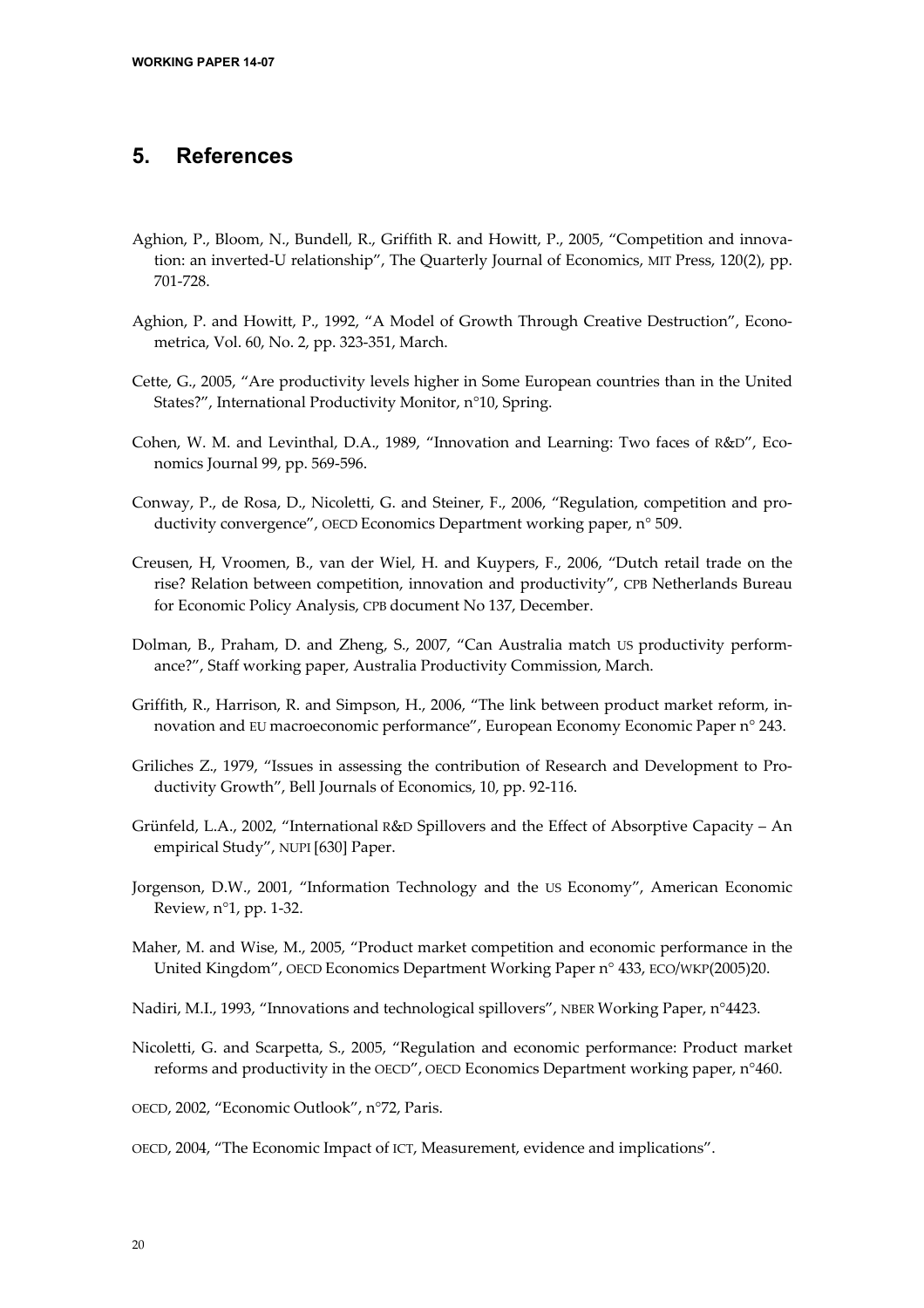- OECD, 2005, "Product Market Competition in OECD countries: A synthesis", OECD Economics Department, ECO/CPE/WP1(2005)17.
- OECD, 2007, "Economic Policy Reforms: Going for Growth 2007".
- Poldahl, A., 2006, "The two faces of R&D: Do firm's absorptive capacities matter?", Örebro University, ESI, Working Paper n°1.
- Rincon, A. and Vecchi, M., 2004, "The dynamic impact of ICT spillovers on companies' productivity performance", National Institute of Economic and Social Research, November.
- Romer, P.M., 1990, "Endogenous Technical Change", Journal of Political Economy 98, pp. 71- 102.
- van Ark, B., O'Mahony, M., and Ypma, G., 2007, "The EUKLEMS Productivity Report, Issue n°1", Brussels.
- Vandenbussche, J., Aghion, P. and Meghir, C., 2006, "Growth distance to frontier and composition of human capital", Journal of Economic Growth, 11, pp. 97-127.
- van Leeuwen, G. and van der Wiel, H., 2003, "Do ICT spillovers matter ? Evidence from Dutch firm-level data", CPB Discussion Paper, n°26, November.
- van Pottelsberghe B., Guellec D., 2001, "R&D and productivity growth Panel data analysis of 16 OECD countries", OECD Economic Studies, 33.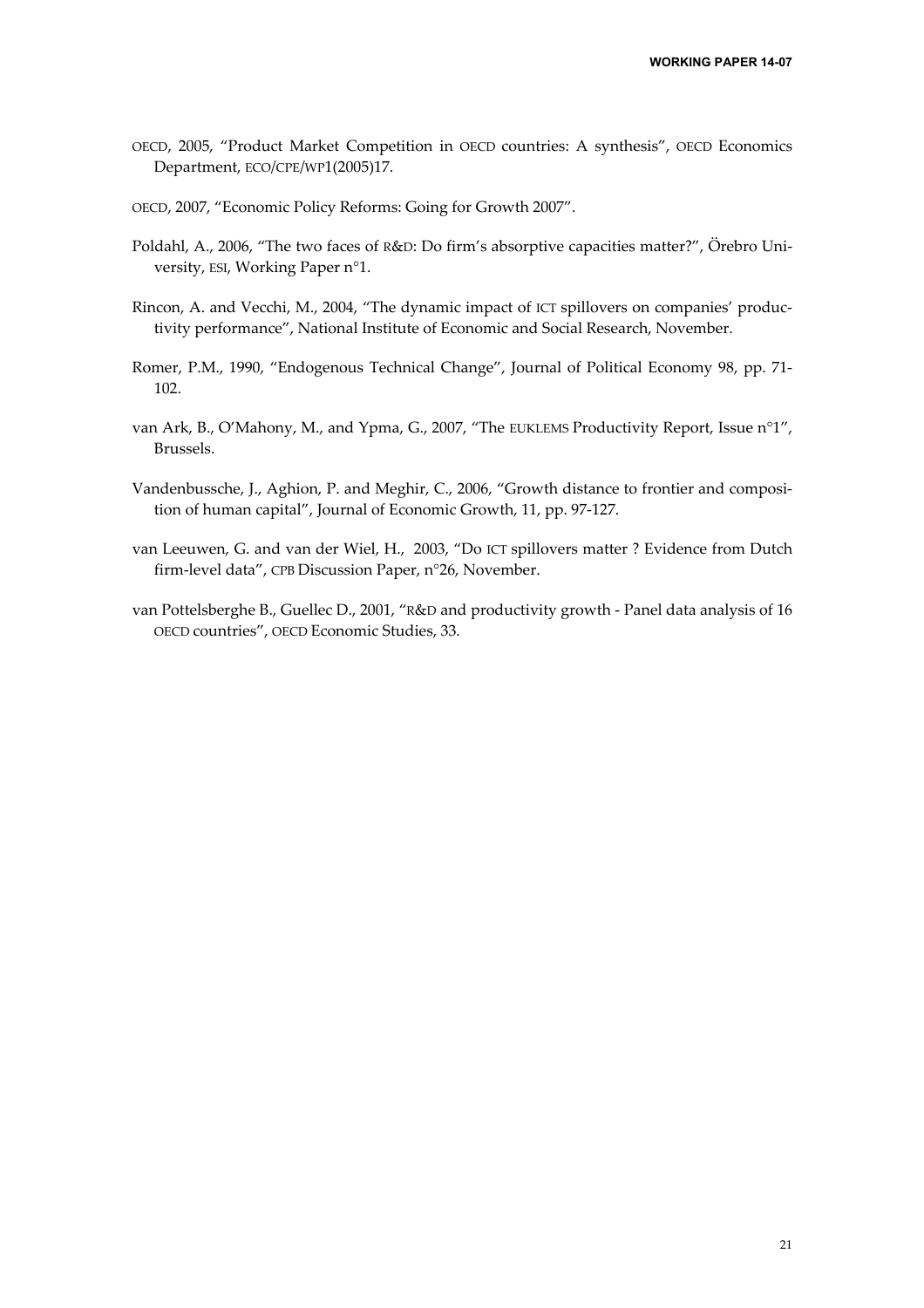# **6. Annex**

## **6.1. Description of the sectors**

| NACE Code A31 | Description                                                                                           | NACE Code A60 |
|---------------|-------------------------------------------------------------------------------------------------------|---------------|
| AA            | Agriculture, hunting and forestry                                                                     | $01 - 02$     |
| BB            | Fishing                                                                                               | 05            |
| CA            | Mining and quarrying of energy producing materials                                                    | $10 - 12$     |
| CВ            | Mining and quarrying except energy producing materials                                                | $13 - 14$     |
| DA            | Food products, beverages and tobacco                                                                  | $15 - 16$     |
| DB            | Textiles and textile products                                                                         | $17 - 18$     |
| DC            | Leather and leather products                                                                          | 19            |
| DD            | Wood and wood products                                                                                | 20            |
| DE            | Pulp, paper and paper products; publishing and printing                                               | $21 - 22$     |
| DF            | Coke, refined petroleum products and nuclear fuel                                                     | 23            |
| DG            | Chemicals, chemical products and man-made fibres                                                      | 24            |
| DH            | Rubber and plastic products                                                                           | 25            |
| DI            | Other non metallic mineral products                                                                   | 26            |
| DJ            | Basic metals and fabricated metal products                                                            | $27 - 28$     |
| DK.           | Machinery and equipment n.e.c.                                                                        | 29            |
| DL            | Electrical and optical equipment                                                                      | 30-33         |
| <b>DM</b>     | Transport equipment                                                                                   | 34-35         |
| DN            | Manufacturing n.e.c.                                                                                  | 36            |
| EЕ            | Electricity, gas and water supply                                                                     | 40-41         |
| FF.           | Construction                                                                                          | 45            |
| GG            | Wholesale and retail trade; repair of motor vehicles, motorcycles and<br>personal and household goods | 50-52         |
| <b>HH</b>     | Hotel and restaurant                                                                                  | 55            |
| $\mathbf{H}$  | Transport, storage and communication                                                                  | 60-64         |
| JJ            | Financial intermediation                                                                              | 65-67         |
| <b>KK</b>     | Real estate, renting and business activities                                                          | 70-74         |
| LL            | Public administration and defence, compulsory social security                                         | 75            |
| <b>MM</b>     | Education                                                                                             | 80            |
| <b>NN</b>     | Health and social work                                                                                | 85            |
| OO            | Other community, social and personal service activities                                               | 90-93         |
| <b>PP</b>     | Private households with employed persons                                                              | 95            |
| QQ            | Extra-territorial organisations and bodies                                                            | 99            |